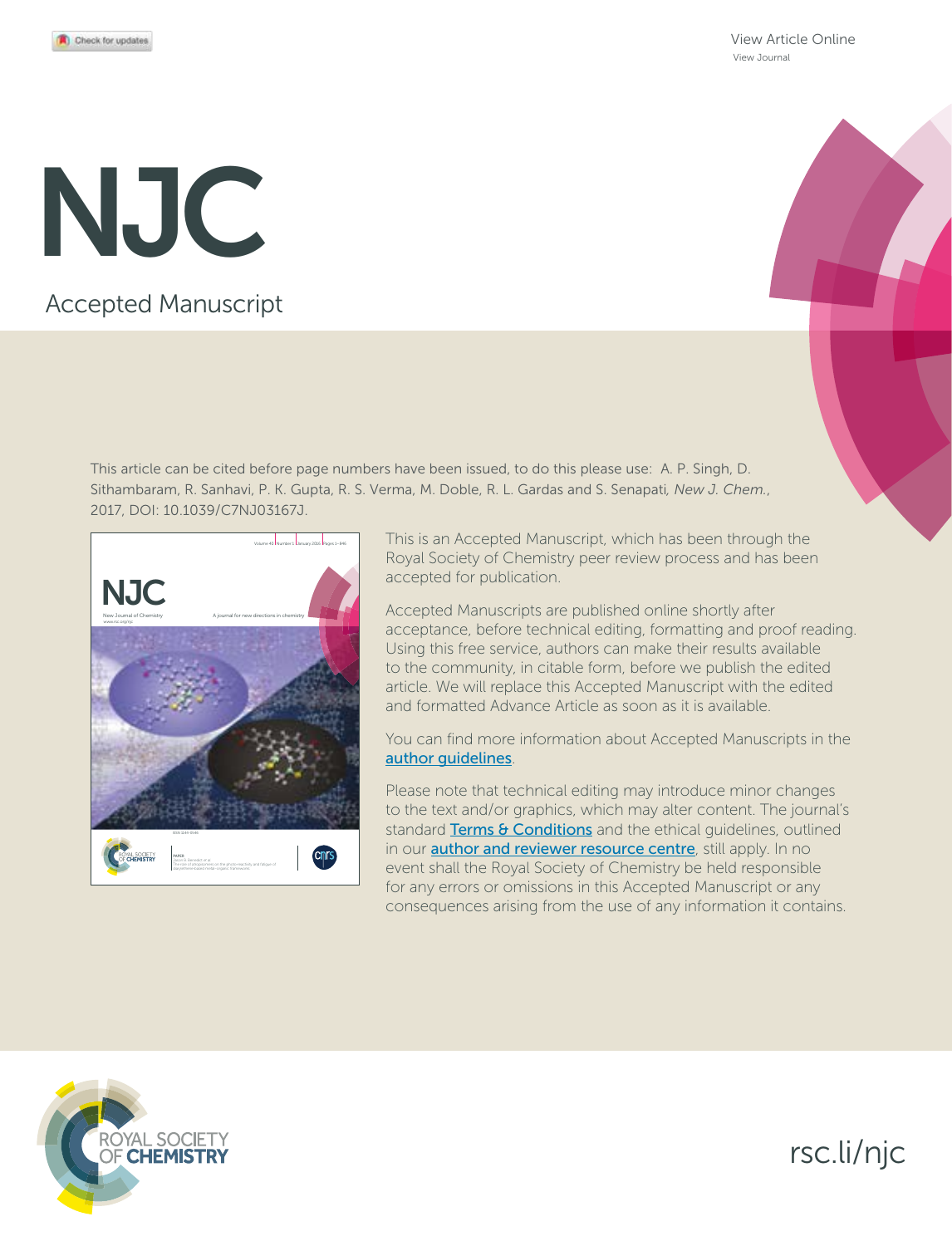### **Environmentally benign tetramethylguanidinium cation based ionic liquids**

Akhil Pratap Singh,<sup>1,2</sup> Devilakshmi Sithambaram,<sup>1</sup> Rutvi Sanghavi,<sup>1</sup> Piyush Kumar Gupta,<sup>1</sup> Rama Shanker Verma, <sup>1</sup> Mukesh Doble, <sup>1</sup> Ramesh L. Gardas, <sup>2</sup> and Sanjib Senapati<sup>1,\*</sup>

<sup>1</sup>Bhupat and Jyoti Mehta School of Biosciences, Department of Biotechnology, <sup>2</sup>Department of Chemistry, Indian Institute of Technology Madras, Chennai 600036, India Phone: +91-44-2257-4122. Fax: +91-44-2257-4102.

E-mail:  $saniibs@iitm.ac.in$ .

#### Abstract

Ionic liquids (ILs) are being considered as greener alternatives to conventional organic solvents. Recent applications of ILs in the dissolution and stability of biomolecules have led to an increasing demand for biocompatible ILs. In the present work, we report the synthesis and toxicity study of tetramethylguanidinium [TMG] cation based ILs with benzoate, salicylate, lactate, dihydrogen phosphate, nitrate, formate, acetate, propanoate, butanoate and valerate anions. Results obtained from toxicological evaluation with normal HEK293 and cancerous DLD-1 cell cultures show that all studied ILs are non-toxic. Subsequent biodegradability tests with bacterial cultures *Pseudomonas putida, Bacillus subtilis* and closed bottle test show that these ILs are also biodegradable. Our study suggests that the side-chain of IL anions and anion-cation combination can influence the biocompatibility of the ILs immensely.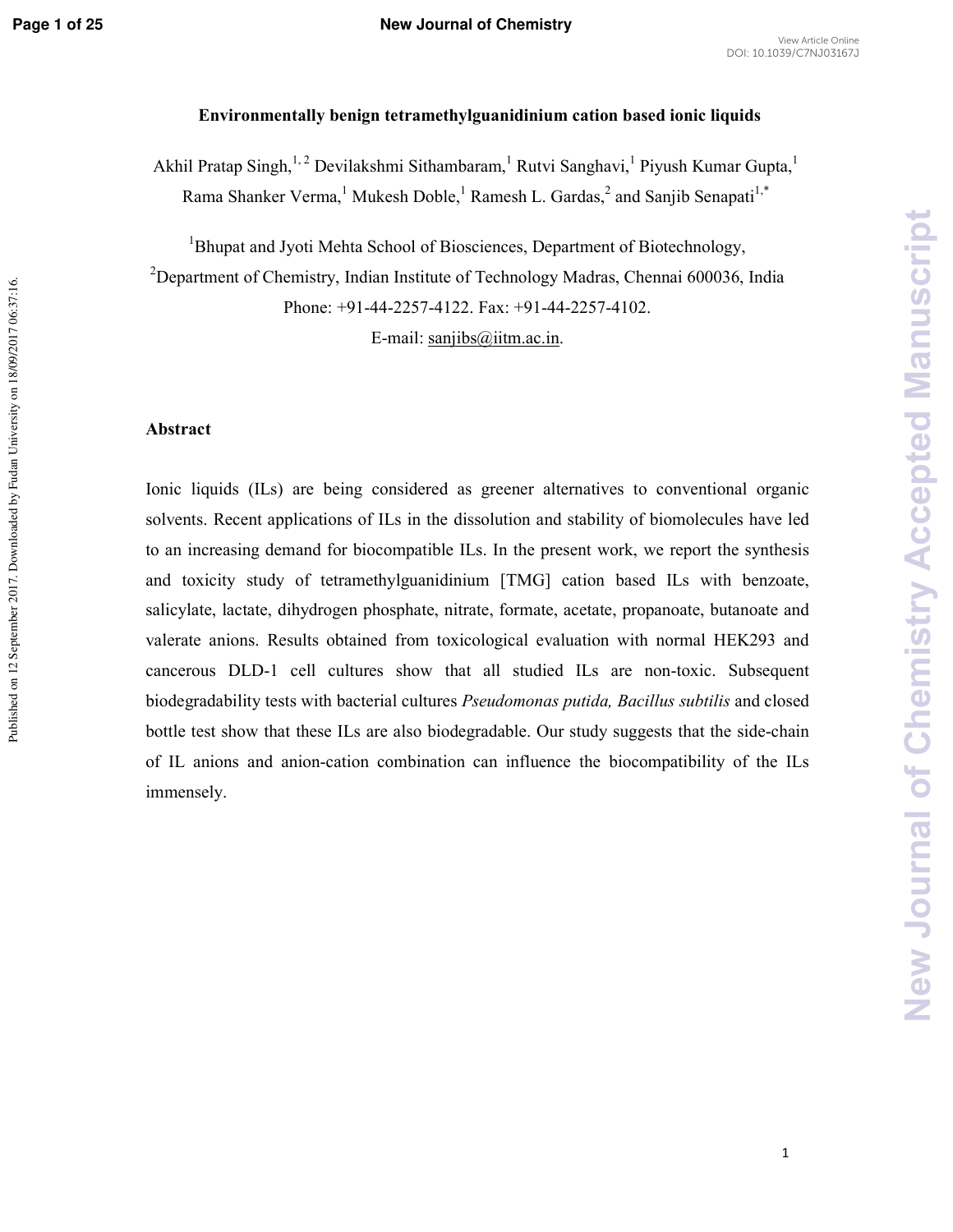# **INTRODUCTION**

Published on 12 September 2017. Downloaded by Fudan University on 18/09/2017 06:37:16.

Published on 12 September 2017. Downloaded by Fudan University on 18/09/2017 06:37:16.

Ionic liquids (ILs) have attracted growing interest in various application owing to their unique characteristics, such as low vapour pressure, low toxicity, non-flammability *etc*.<sup>1</sup> Many of the ILs are being used regularly for various organic synthesis, catalysis, biocatalysis and biomass pre-treatment due to their excellent thermal and chemical stability. They can also dissolve and stabilize a wide range of materials like nucleobases, DNA and proteins.<sup>2,3</sup> Most importantly, by different combinations of cations and anions, a large number of solvents with very distinct properties can be obtained.<sup>4,5</sup> Along with these favourable properties, if it is possible to identify and formulate ILs that are also biocompatible, it would open up great possibilities for various other applications. Hence, the environmental impacts of ILs have been gaining attention in academia and industry, particularly with regard to their toxicity and biodegradability.6,7,8

Recent studies have suggested that a large number of reported ionic liquids are no less toxic to the aquatic environment than conventional solvents.<sup>9-13</sup> Hence, toxicity evaluations of ILs are gaining tremendous interest. Pernak et al. have done a pioneering study on the ecotoxicity of ILs and found that pyridinium based ILs exhibited strong antibacterial activity.<sup>14</sup> It has also been demonstrated that different combinations of cation and anion and chain length of ions can influence aquatic toxicity.<sup>15,16</sup> Some ILs, based on cations such as morpholinium-[Morp], pyrrolidinium-[Pyr], the non-cyclic quaternary ammonium and choline, have been reported to have lower toxicity.<sup>15,17,18</sup> Cho *et al*. have found that toxicity depends on the type of anion and it increases in the following order: hexafluoroantimonate ( $[SbF_6]$ ) <  $[PF_6]$  <  $[BF_4]$  < trifluoromethanesulfonate ( $[CF_3SO_3]$ ) < octylsulfate ( $[C_8H_{17}OSO_3]$ ) <  $[Br] \sim [Cl]$ .<sup>16,19</sup> They also found that microorganisms were more sensitive to ionic liquids when the cation was combined with [NTf<sub>2</sub>].<sup>16</sup> Wiedmer *and* co-workers investigated the toxicological effect of seven novel cholinium, guanidinium, and tetramethylguanidinium carboxylate ionic liquids on Vibrio fischeri marine bacteria. They found that toxicity of the ILs was mainly determined by the surface-active anions, while cations played a secondary role. They also reported that increasing anion alkyl chain length increases the toxicity, while branching of the chain decreases the toxicity of the  $ILs<sup>9</sup>$  Other reports on imidazolium cation based ILs have also shown that toxicity of ILs increases with alkyl chain length.<sup>10,11,15,20</sup>

In addition, mammalian cells have also been employed in toxicity studies.<sup>11,18,19,21-25</sup> Toxicity of ethyl-, butyl-, octyl-, benzyl-, and allyl-substituted imidazolium, pyridinium, and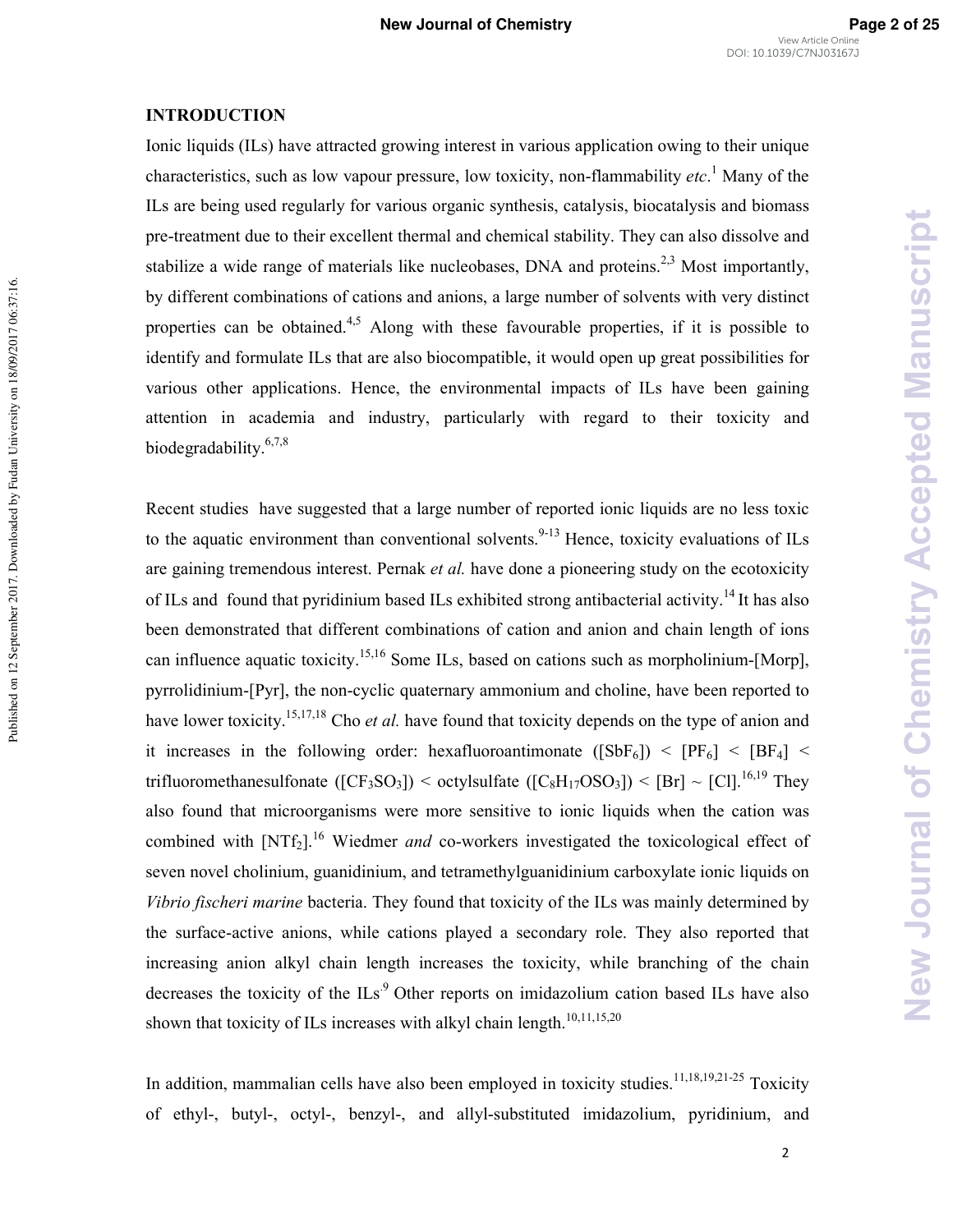Published on 12 September 2017. Downloaded by Fudan University on 18/09/2017 06:37:16.

#### **Page 3 of 25 New Journal of Chemistry**

ammonium cations based ILs towards HeLa cells has been studied by Wang et al.<sup>26</sup> In agreement with previous reports, they have also found that the length of the alkyl-substituents on the cations had a large effect on the toxicity. Kumar *et al*. determined, for the first time, the anti-tumor activity of phosphonium and ammonium-based ionic liquids using MDA-MB human tumor cell lines.<sup>27,28</sup> They found that significant improvement in anti-tumor activity can be achieved with increase in alkyl chain length. Further, Jodynis-Liebert et al. investigated the cytotoxicity of didecyldimethylammonium saccharinate [DDA][Sac] on different skin, lung and gastro-intestinal tract derived cell lines.<sup>29</sup> In their study, [DDA][Sac] was found to be more cytotoxic to the skin and lung cell lines compare to other cell lines. Fang et al. carried out cytotoxicity study of piperazinium- and guanidinium-based ionic liquids on HEK-293 and C6 cells. They found that ILs with tetrafluoroborate anion and with benzene ring on cation are the ones with relatively high toxicity among the studied ILs. $30$ 

Further, literature show that ILs might potentially accumulate in the environment after disposal due to their chemical and thermal stability. Hence, there have been recent reports of biodegradation studies on ILs undertaken according to the Organisation for Economic Cooperation and Development (OECD) standards. Reports show that biodegradability seems to increase with the increase of the alkyl chain length and also indicate that biodegradability possibly depends on the type of anion, as well.<sup>31,32</sup> Hou *et. al.* found from their study that choline cation based ILs with amino acid derived anions, incorporating carboxylic acid and amide groups showed excellent degradability. The ILs containing basic amino acids like Lysine, Histidine and Arginine were less susceptible to microbial breakdown, and degradation levels of 65–68% were achieved.<sup>33</sup> Gathergood *et al*. shows that biodegradability seems to increase with the increase in the alkyl chain length. They found that the sulfate anion with octyl chain is considerably more biodegradable than the other commonly used anions. $31$ 

However, above discussed investigations were limited mostly to the imidazolium and cholinium based ILs, and there are very few reports on other IL classes. Among these lesser studied ILs, tetramethylguanidinium cation [TMG]<sup>+</sup> based ILs have received attention in various applications, such as in  $SO<sub>2</sub>$  absorption, in the formation of microemulsions and nano particle synthesis, reaction catalysis etc.<sup>34-39</sup> However, no biocompatibility data is available for this novel class of ILs, despite of their huge prospects in biological applications for the very presence of the guanidinium group. Hence, it is of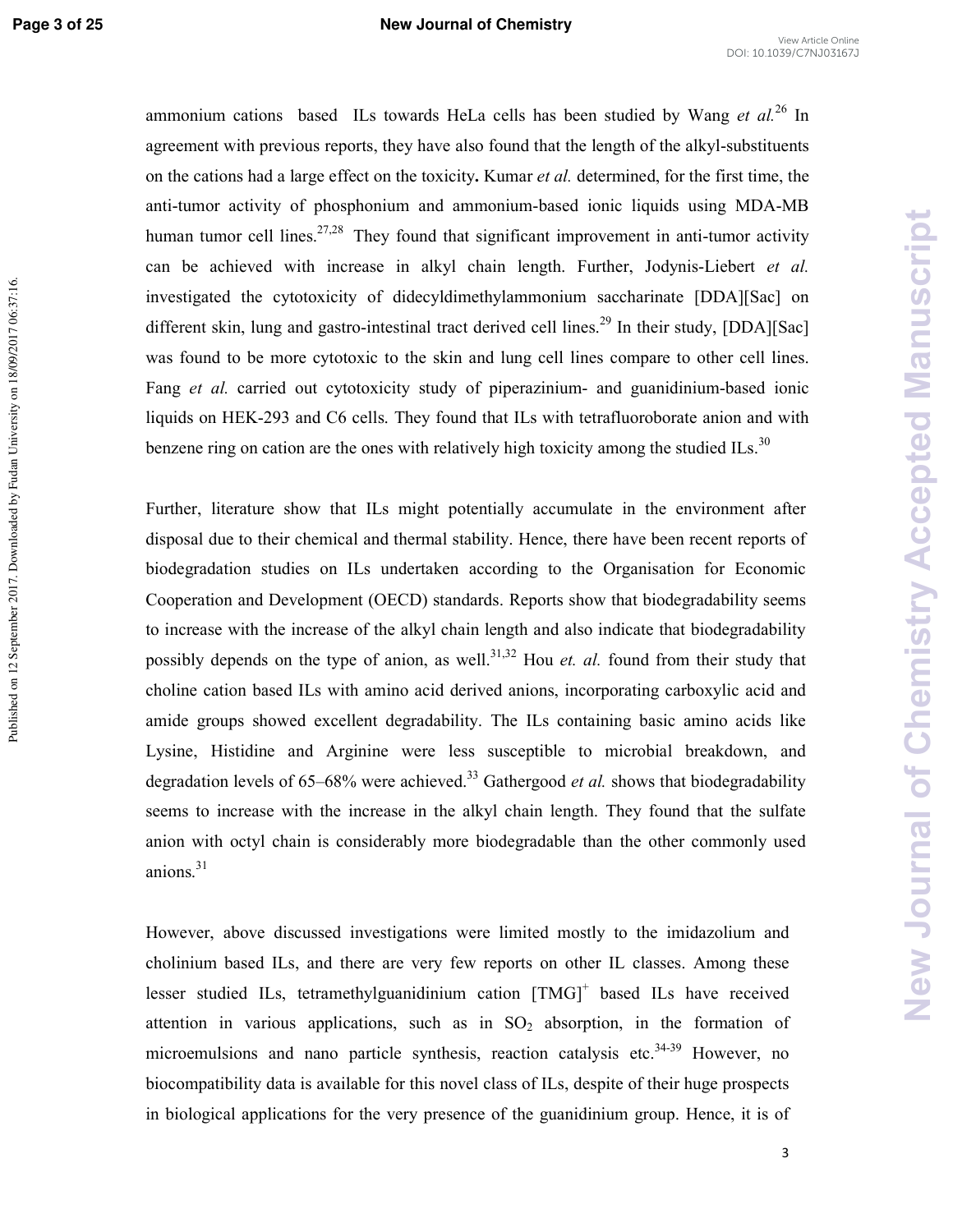great practical importance to assess the biocompatibility of the existing and newly produced [TMG]-based ILs for task-specific applications. Here, we report the synthesis and toxicity study of [TMG] cation based ILs with benzoate [BEN], salicylate [SAL], lactate [LAC], dihydrogen phosphate [DHP], nitrate  $[NO<sub>3</sub>]$ , formate [HCOO], acetate [ACE], propanoate [PRO], butanoate [BUT] and valerate [VAL] anions. The aim of this work is to evaluate the toxicity of these ILs to sensitive and resistant cell lines and to assess their biodegradability through two different methods – closed bottle tests and by incubating these ILs in bacterial cultures, which after four weeks of incubation was monitored by NMR spectroscopy. Based on these methods, we have been able to evaluate the effect of the anions on the toxicity and biodegradability of the [TMG] cation based ILs.

#### **Experimental Method**

Published on 12 September 2017. Downloaded by Fudan University on 18/09/2017 06:37:16.

Published on 12 September 2017. Downloaded by Fudan University on 18/09/2017 06:37:16.

#### **Chemicals and Materials**

1, 1, 3, 3-tetramethylguanidine (>99%, CAS No. 80-70-6, *Sigma Aldrich* Co., Ltd.) was used for synthesis without further purification. Benzoic acid  $(>99.9\%$ , CAS No. 65-85-0, Rankem Laboratory Chemicals, Ltd), Salicylic acid  $(≥99\%, CAS$  No. 69-72-7, Sisco Research Laboratories Pvt Ltd), L-(+)-lactic acid ( $\geq$  98%, CAS No. 79-33-4, Sigma), Orthophosphoric Acid (85%, CAS No. 7664-38-2, Merck KGaA, Ltd), Nitric acid (70%, CAS No. 7697-37-2, Merck KGaA, Ltd), Formic acid ( $\geq$  98%, CAS No. 64-18-6, Sigma Aldrich), Acetic acid ( $\geq$ 99%, CAS No. 80-70-6, Sigma Aldrich), Propanoic acid ( $\geq$  99.5%, CAS No. 79-09-4, Sigma Aldrich), Butanoic acid ( $\geq$  99%, CAS No.107-92-6, Sigma Aldrich) Pentanoic acid ( $\geq$ 99%, CAS No. 109-52-4, Sigma Aldrich) and Ethanol ( $\geq$ 99.9%, CAS No. 64-17-5, Merck KGaA, Ltd) were all of analytical grade. RPMI Medium 1640, Fetal bovine serum, L-Glutamine 200mM (100x), and trypsin-EDTA solution were used from GIBCO and the cell proliferation reagent MTT were purchased from Sigma.

#### **Synthesis and characterization of the ILs**

Tetramethylguanidinium benzoate [TMG][BEN], tetramethylguanidinium salicylate [TMG][SAL], tetramethylguanidinium lactate [TMG][LAC], tetramethylguanidinium dihydrogen phosphate [TMG][DHP], tetramethylguanidinium nitrate [TMG][NO3], tetramethylguanidinium formate [TMG][HCOO], tetramethylguanidinium acetate [TMG][ACE], tetramethylguanidinium propanoate [TMG][PRO], tetramethylguanidinium butanoate [TMG] [BUT] and tetramethylguanidinium valerate [TMG][VAL] were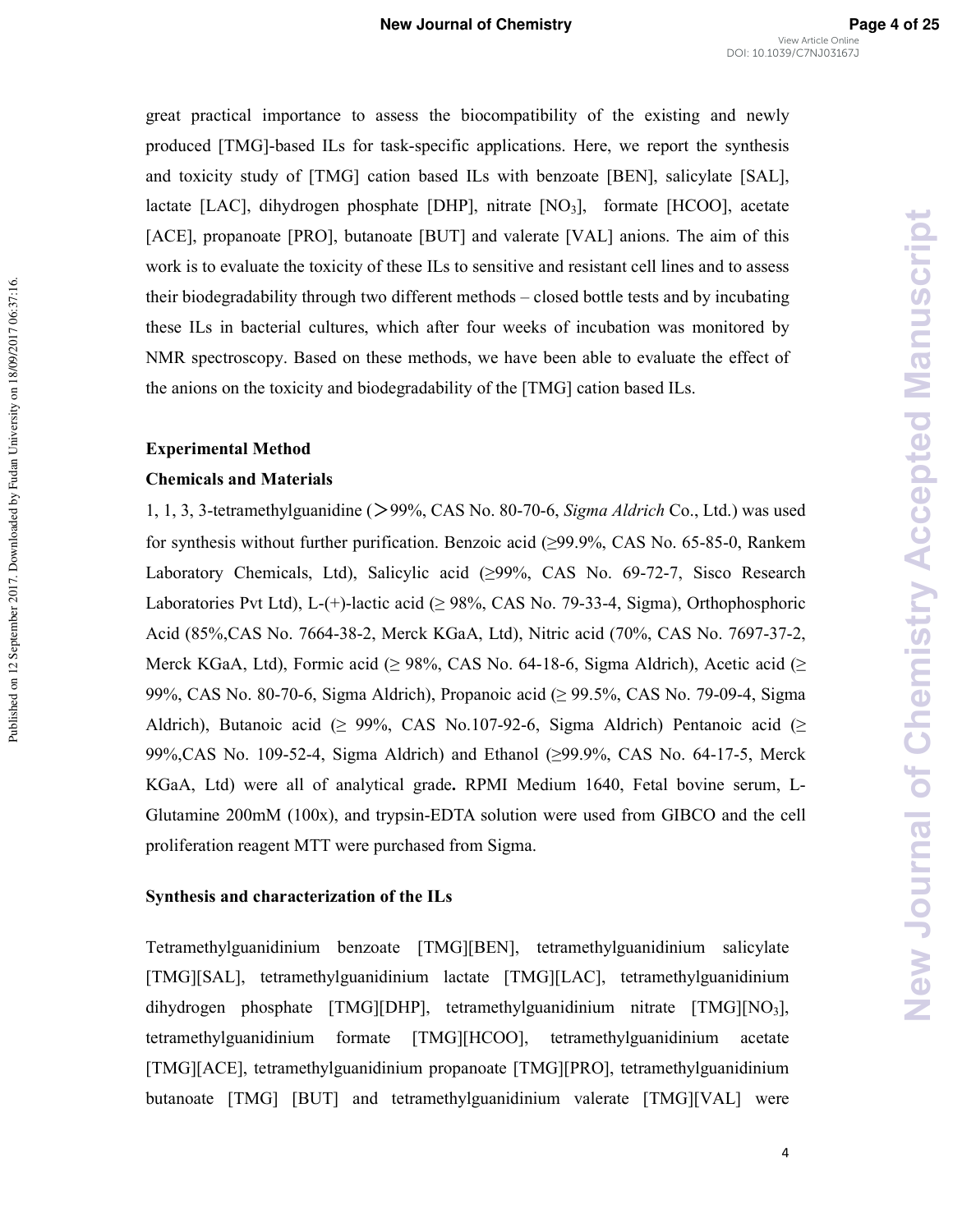Published on 12 September 2017. Downloaded by Fudan University on 18/09/2017 06:37:16.

prepared by the neutralization of  $1,1,3,3$ -tetramethylguanidine with benzoic acid, salicylic acid, lactic acid, phosphoric acid, nitric acid, formic acid, acetic acid, propanoic acid, butanoic acid and valeric acid, respectively. In our synthesis method, 100 ml ethanol and 2.30 g TMG (20.0 mmol) were loaded into a 250 ml flask in a water bath of  $25^{\circ}$ C. Then 20.0 mmol acid (carboxylic acid) in 35 ml ethanol was charged into the flask under stirring. The reaction took 2 hours. The product mixture was evaporated under reduced pressure. The crude oily residue was dissolved in 100 ml ethanol, treated with active carbon, filtered, and subsequently evaporated under vacuum. The  ${}^{1}$ H NMR,  ${}^{13}$ C NMR spectra were recorded on a Bruker AM 500 spectrometer and shown in Figs. S1-S10 -  ${}^{1}H$ NMR (500MHz, D<sub>2</sub>O) 2.94(s, 12 H), 7.48(m, 2 H) 7.57(m, 1 H), 7.88(m, 2 H) for [TMG][BEN]; 2.87(s, 12 H), 6.93(m, 2 H) 7.45(m, 1 H), 7.81(m, 1 H ) for [TMG]SAL]; 4.13(m, 1H), 2.99(s, 12 H), 1.36(d, 3H) for [TMG][Lac]; 3.00(s, 12 H) for [TMG][DHP]; 2.95 (s, 12 H) for [TMG][NO3]; 2.93(s, 12 H), 8.40(s, 1 H) for [TMG][HCOO]; 2.99 (s, 12 H), 1.95(s, 3 H) for [TMG][ACE]; 2.93(s, 12 H), 2.21(q, 2 H), 1.03(t, 3 H) for [TMG][PRO]; 2.87(s, 12 H), 2.06(t, 2 H), 1.45(m, 2 H), 0.79(t, 3 H) for [TMG][BUT]; and 2.95(s, 12 H), 2.23(t, 2 H), 1.53(m, 2 H), 1.31(m, 2 H), 0.88(t, 3 H) for [TMG][VAL]. HRMS spectra were recorded for all IL cations. The results are as follows: positive ion:  $m/z$ : 116 (M+ H+) for all ILs. The obtained ILs also were characterized by differential scanning calorimetry (DSC, Perkin-Elmer DSC-7) and thermogravimetric analysis (TGA, Perkin-Elmer TGA-7). Thermal Properties of these ILs are listed in Table S1."

#### **Cell lines**

The normal human embryonic kidney cell line, HEK2293 and human colorectal adenocarcinoma cell line, DLD-1 are obtained from National Centre for Cell Science, Pune, India. HEK-293 was propagated in Dulbecco's Modified Eagle Medium-High Glucose (DMEM-HG), while DLD-1 was grown in Roswell Park Memorial Institute  $(RPMI)$  medium supplemented with  $10\%$  fetal bovine serum  $(FBS)$ ,  $2mM$  L-glutamine, 100U/ml penicillin and 100µg/ml streptomycin (Gibco, NY, USA). The cell lines were maintained at  $37^{\circ}$ C in a humidified atmosphere having  $5\%$  CO<sub>2</sub>.

#### Cell treatment

To investigate the cytotoxicity of ionic liquids, we tested all synthesized ILs on normal human embryonic kidney cell line, HEK-293 and human colorectal adenocarcinoma cell line, DLD-1. These are sensitive and resistant cell lines, respectively, and are commonly used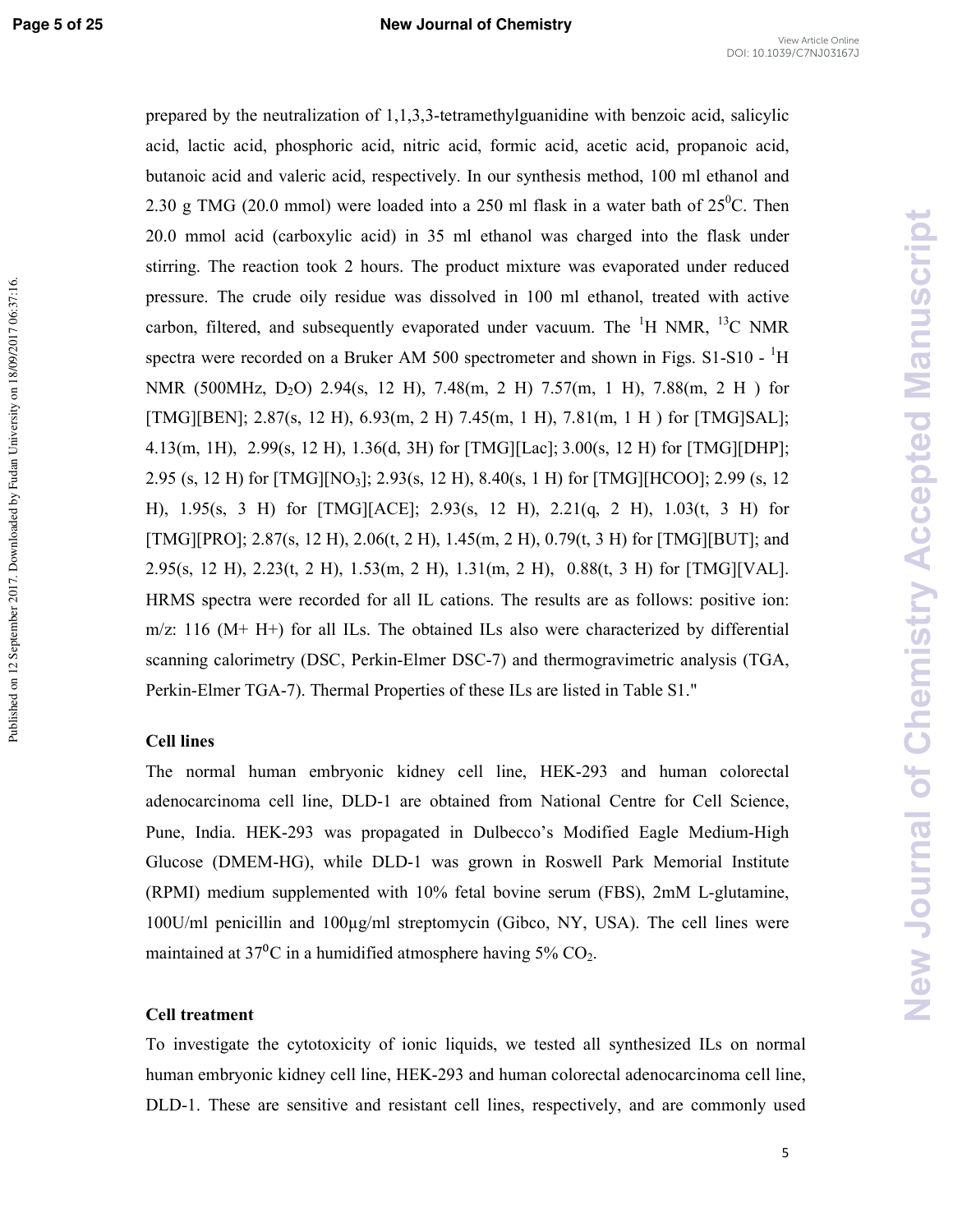model cell lines in toxicological research.<sup>22,29,40,41,42</sup> Moreover, they grow rapidly, can be transfected readily, and are amenable to stringent quantitative assessments.<sup>43,44</sup> The cells have been seeded at 5000 cells/well in a 96-well plate. Stock solutions of the ionic liquids (1M) were prepared in water. To determine the concentration range of ILs in cellular assays, sensitivity test was performed prior to the acute toxicity study. In the sensitivity test, each IL was applied to both cell lines from 0.15 mM up to 10mM for 24, 48 and 72 hrs. The concentration 10mM was deduced as the concentration for acute toxicity analysis. For the IC<sub>50</sub> assessment, cells were further exposed to ILs up to 20mM concentration.

#### Cytotoxicity assay

Published on 12 September 2017. Downloaded by Fudan University on 18/09/2017 06:37:16.

Published on 12 September 2017. Downloaded by Fudan University on 18/09/2017 06:37:16.

After the treatment of cells with ILs, cytotoxicity of ILs was measured using the MTT assay. According to this assay,<sup>45,46</sup> the cells were incubated with 10 $\mu$ l of MTT (5mg/ml in 1xPBS) for 4 hours. The formazan crystals produced by living cells were solublised with 100 $\mu$ l of solution (20% SDS (w/v) in 50% dimethyl formamide (DFM) (v/v). Then, the absorbance was calculated at 590nm with a reference at 620nm using an ELISA plate reader (Berthold technologies, Germany). All experiments were performed in triplcates and repeated twice. The relative cell viability  $(%)$  was expressed as a percentage relative to the untreated control cells. The statistical analysis was performed using GraphPad prism software version 5. In MTT test, one-way ANOVA were used with Bonferroni's post-test. The dose response curves were fitted to a Hill equation using a non-linear least squares method and the  $IC_{50}$  values were determined.

#### Closed bottle test

Closed bottle tests were conducted according to OECD guideline 301 D. The mineral medium was composed of 8.5 mgl<sup>-1</sup> KH<sub>2</sub>PO<sub>4</sub>, 21.75 mgl<sup>-1</sup> K<sub>2</sub>HPO<sub>4</sub>, 33.4 mgl<sup>-1</sup>Na<sub>2</sub>HPO<sub>4</sub> .2H<sub>2</sub>O, 0.5 mgl<sup>-1</sup>NH<sub>4</sub>Cl, 27.5 mgl<sup>-1</sup>CaCl<sub>2</sub>.2H<sub>2</sub>O, 22.5 mgl<sup>-1</sup>MgSO<sub>4</sub>.7H<sub>2</sub>O and 0.25 mgl<sup>-1</sup> FeCl<sub>3</sub>. Solutions containing the test substances at 3mgl<sup>-1</sup> were prepared in aerated mineral media and then inoculated with aerated secondary effluent from the wastewater treatment plant, IIT Madras. A control test with microorganisms, but without ILs, was conducted in parallel as the oxygen blank. Sodium benzoate was used as the reference substance. Triplicates of test control, reference samples and test ILs were kept away from sunlight at 298 K. The standard test period was 28 days, and the samples were taken for the determination of dissolved oxygen at seven day intervals. Biodegradability was calculated by dividing the biochemical oxygen demand (BOD; expressed as mg of  $O<sub>2</sub>$  per mg of the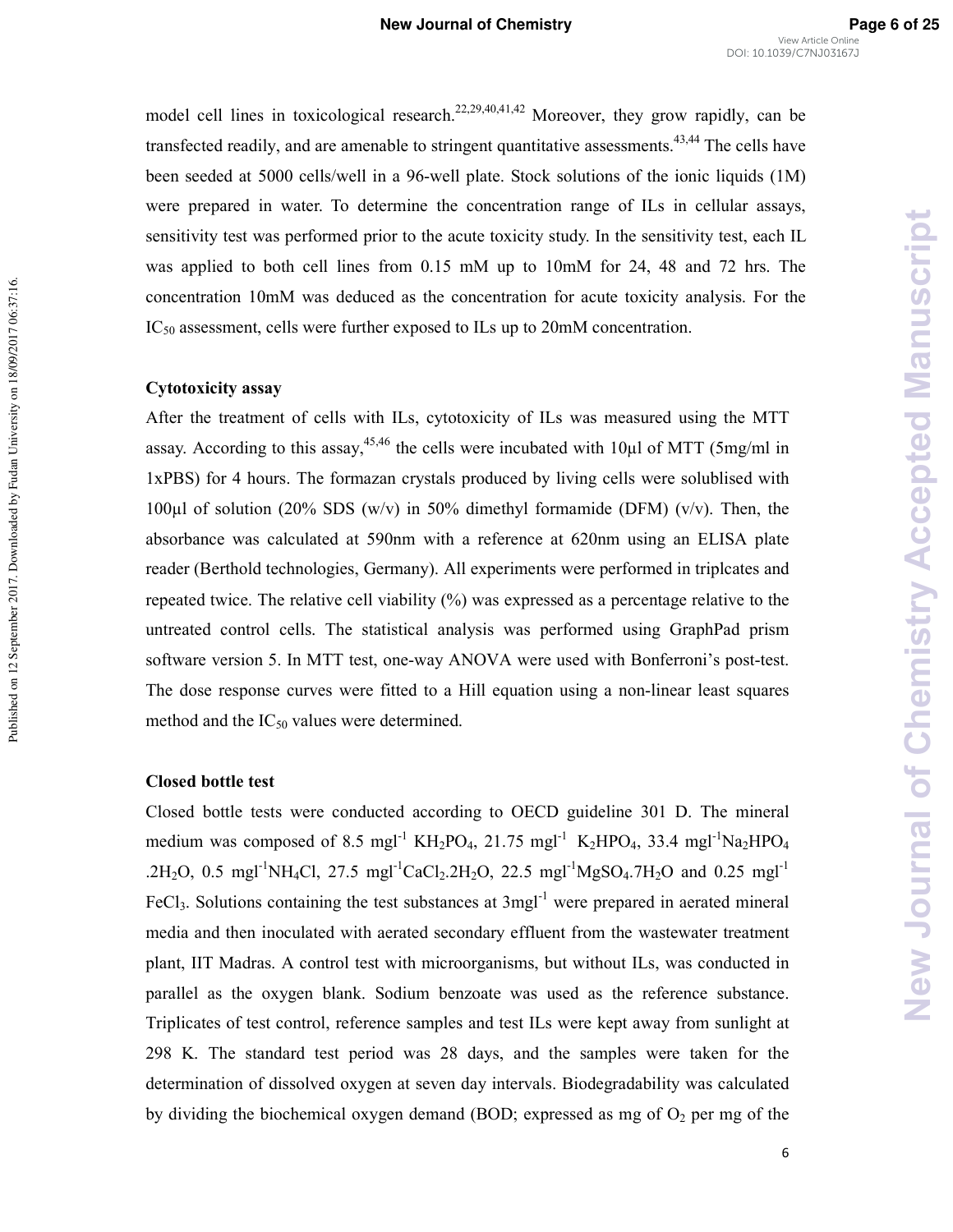Published on 12 September 2017. Downloaded by Fudan University on 18/09/2017 06:37:16.

test IL) by the theoretical oxygen demand (ThOD). Biodegradability studies were also carried out with pure bacterial cultures namely, *Pseudomonas putida* MTCC 9782, Pseudomonas aeruginosa MTCC 7763, Pseudomonas aeruginosa CPCL, Bacillus subtilis NCIM 2718 and *Escherichia coli* NCIM 2931 (purchased from NCIM, Pune, India).

#### **Results and Discussion**

In this work, we tested the cytotoxicity and biodegradability of [TMG] cation based ionic liquids with different combinations of cation-anion and also with anions of variable side chain lengths (Fig. 1). The linear chains in the alkanoate anions were systematically elongated from formate to valerate (pentanoate). Normal kideny cell line, HEK-293 and colorectal adenocarcinoma cell line, DLD-1were exposed to these [TMG] based ILs for 24, 48 and 72 hours and viability was assessed by MTT assay. The obtained dose2 dependent toxicity curves describe very different behaviours: few ionic liquids drastically decreased cellular viability while others allowed cell viability of 80% or above. Thus, the study allowed us to compare a large set of different ionic liquids and infer general conclusions for the designing of more biocompatible ILs in future.

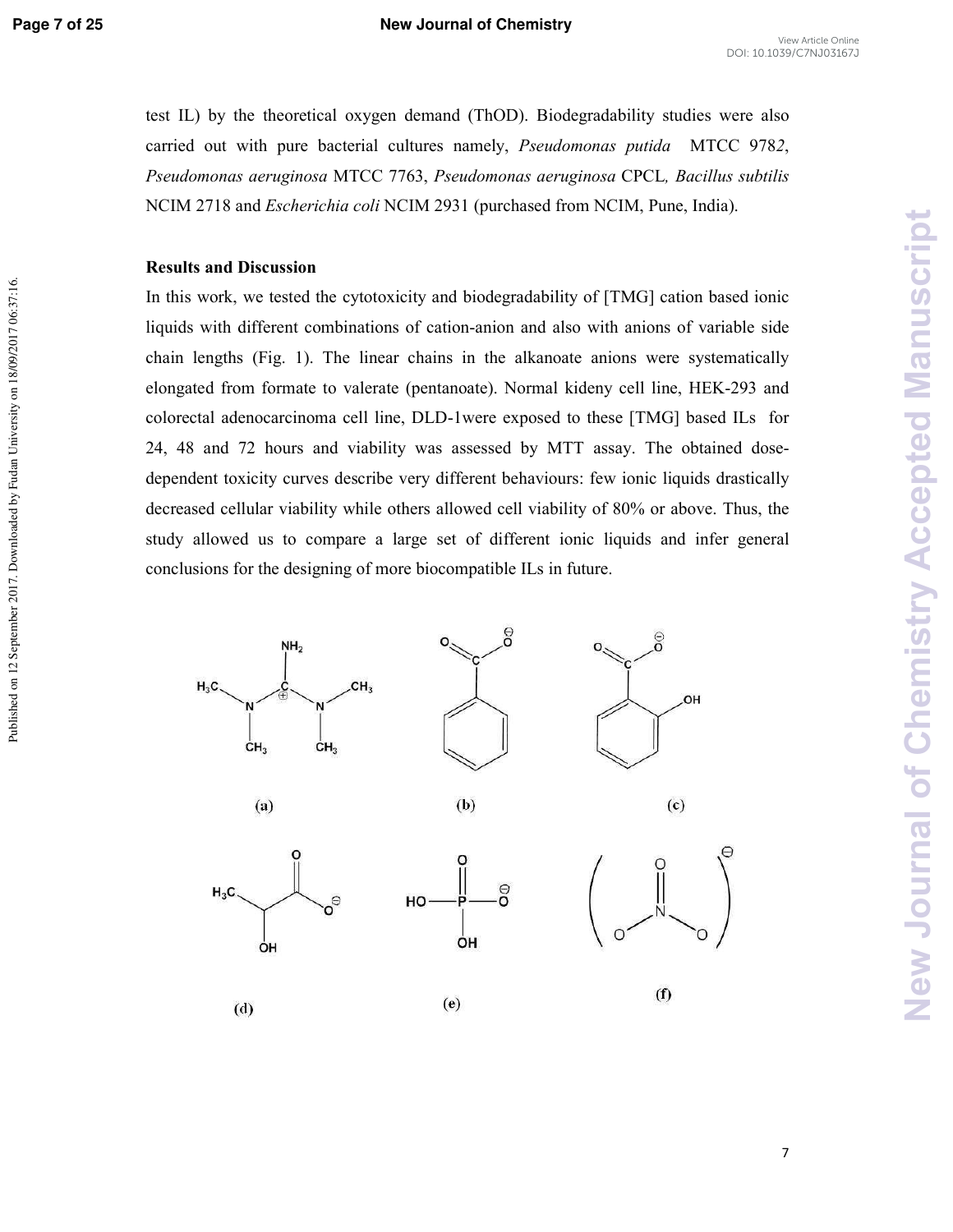

**Figure 1.** Molecular structures of (a)  $1,1,3,3$ -tetramethylguanidinium cation, (b) benzoate anion, (c) salicylate, (d) lactate (e) dihydrogen phosphate, (f) nitrate, (g) formate, (h) acetate, (i) propanoate, (j) butanoate, and (k) valerate anions.

#### Functionalized groups in IL anions reduce toxicity

Published on 12 September 2017. Downloaded by Fudan University on 18/09/2017 06:37:16.

Published on 12 September 2017. Downloaded by Fudan University on 18/09/2017 06:37:16.

Fig. 2 shows the effect of increasing IL concentrations on the cell viability of HEK-293 cell line after 72 hours of treatment. Cytotoxicity results after 24 and 48 hours of exposure of HEK-293 cell lines to ILs are shown in Fig. S11 and Fig. S12, respectively. As these figures clearly show, the proliferation of HEK-293 cells was affected by these ILs in a dose-dependent manner. Moreover, different combinations of IL cation and anions affected the cell viability differently (Fig. 2a). More interestingly, as Fig. 2b depicts, the increasing length of side-chains of the IL anion reduced the cell viability significantly. Thus, while [TMG][HCOO] and [TMG][ACE] show minimal toxicity even at 10mM concentration, [TMG][PRO], [TMG] [BUT] and [TMG][VAL] started showing certain level of cytotoxicity on this cell line.

To examine the effects of these ILs at relative high concentration, we have exposed the HEK-293 cells to 10 mmol  $L^{-1}$  of ILs for 72 hrs. As evident from Fig. 3a, the viability of HEK-293 cells was more than 70%, except in the case of [TMG] [PRO], [TMG] [BUT] and [TMG] [VAL]. Nevertheless, the cell viability was  $> 50\%$  even at this highest tested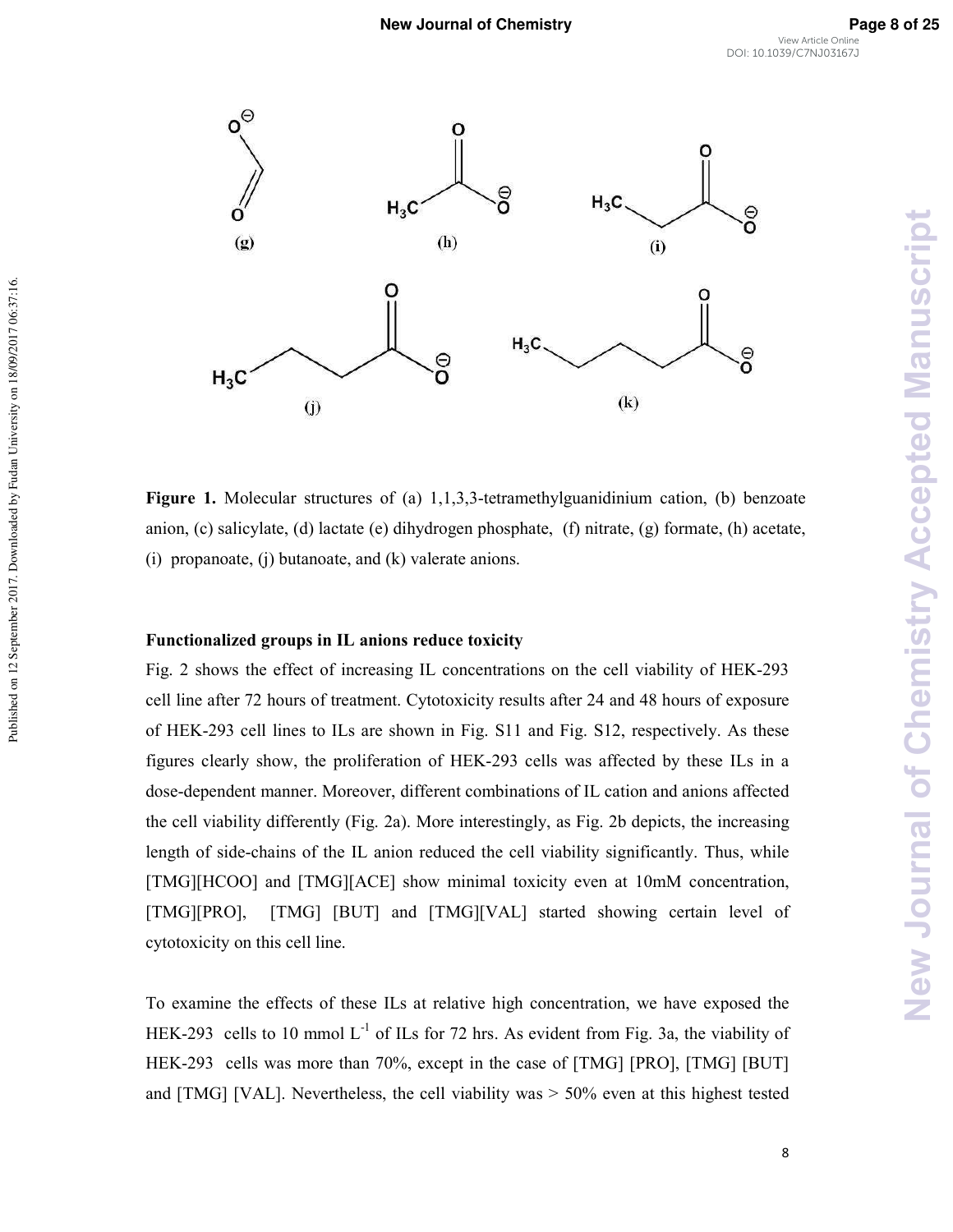concentration of  $[TMG][PRO]$  and  $[TMG][VAL]$ . Taken together, the normal HEK-293 cells were seen to have good viability in the presence of these ILs. To further confirm the non-toxic nature of these ILs, we subsequently exposed the colorectal adenocarcinoma cell line, DLD-1 to 10 mmol  $L^{-1}$  concentration of ILs for 72 hours and the results are shown in Fig. 3b. It is clear from Fig. 3b that the viability of tested human cells is more than 70 % in our [TMG] based ILs up to the tested concentration of 10 mM, except for [TMG][PRO], [TMG][BUT] and [TMG][VAL]. Hence, we conclude that most of our synthesized ILs are nontoxic. It is worth mentioning here that for cholinium based ILs with perfluorobutanoate, perfluoropentanoate, perfluorohexanoate, and perfluoroheptanoate anions, Marrucho et al. noted  $\leq$  30% cell viability towards HEK-293 cell line at 10mM incubated for 72 hrs.<sup>22</sup> Frade et al.<sup>24</sup> reported that dimethyl-guanidinium cation with longer alkyl chain shows cell viability  $\leq$  20% towards human colon carcinoma cell line (CaCo-2) at 6mM incubated for 4 hrs. In comparison to these studies, our all [TMG] based ILs exhibited much less toxicity with  $>50\%$  cell viability at 10mM for 72 hrs, in both the normal and cancer cell lines.

**New Journal of Chemistry Accepted Manuscript**

**New Journal of Chemistry Accepted Manuscript**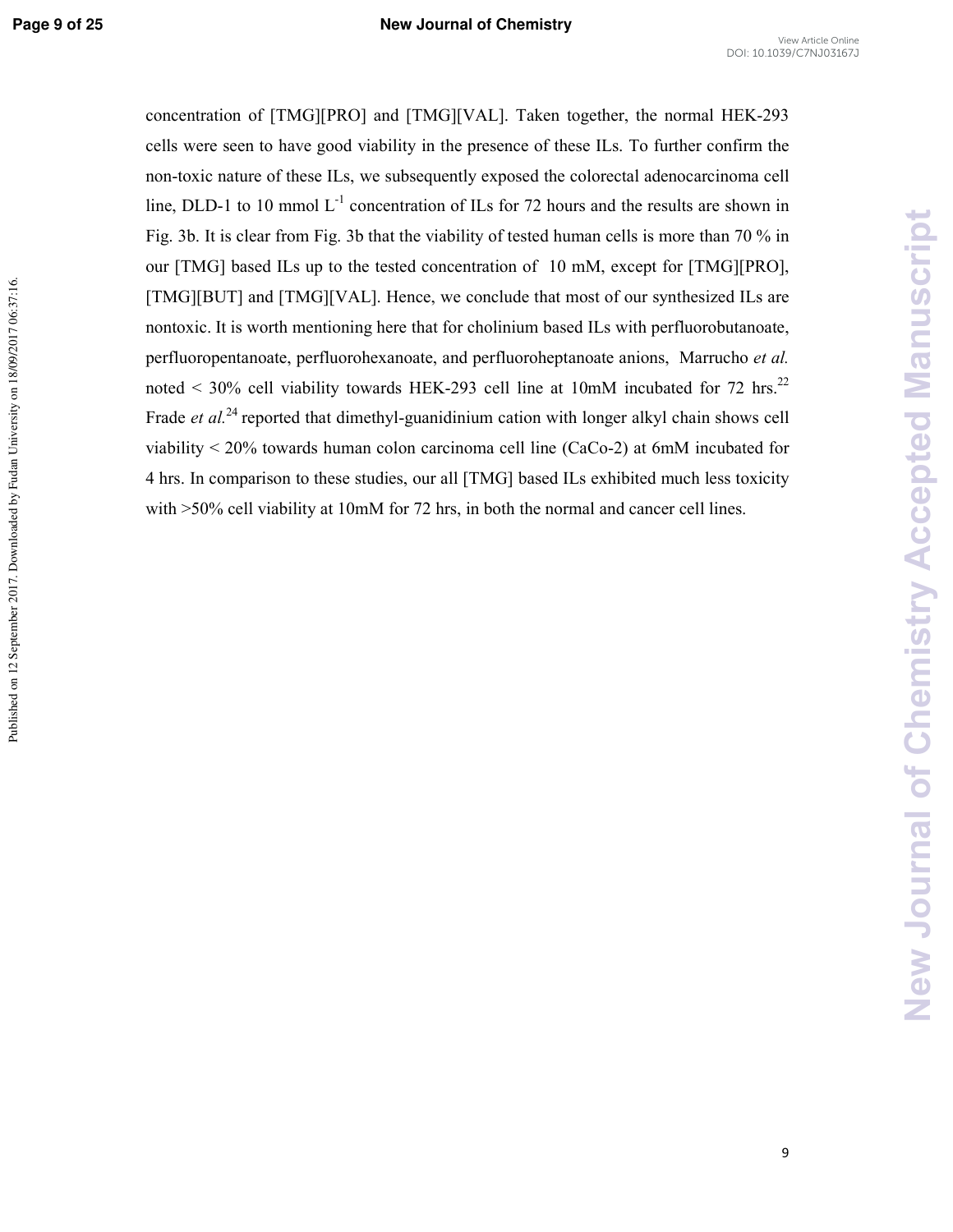

Published on 12 September 2017. Downloaded by Fudan University on 18/09/2017 06:37:16.

Figure 2. Effect of increasing concentration of [TMG] based ILs on the viability of HEK-293 cell line after 72 hours of exposure. Results are shown for ILs with (a) varying cation2 anion combination, and (b) varying anion side-chain. Color scheme:  $(-,-\blacksquare -2)$  $[TMG][BEN],$  (--- $\bullet$ ---)  $[TMG][SAL],$  (--- $\blacktriangle$ ---)  $[TMG][LAC],$  (--- $\blacktriangledown$ ---)  $[TMG][DHP],$  (-- $-$  →  $-$  [TMG][NO<sub>3</sub>], (---■---) [TMG][HCOO],(---●---) [TMG][ACE], (---▲--- $[THG][PRO]$ , (--- $\nabla$ ---) [TMG][BUT], and (--- $\blacktriangleleft$ ---) [TMG][VAL].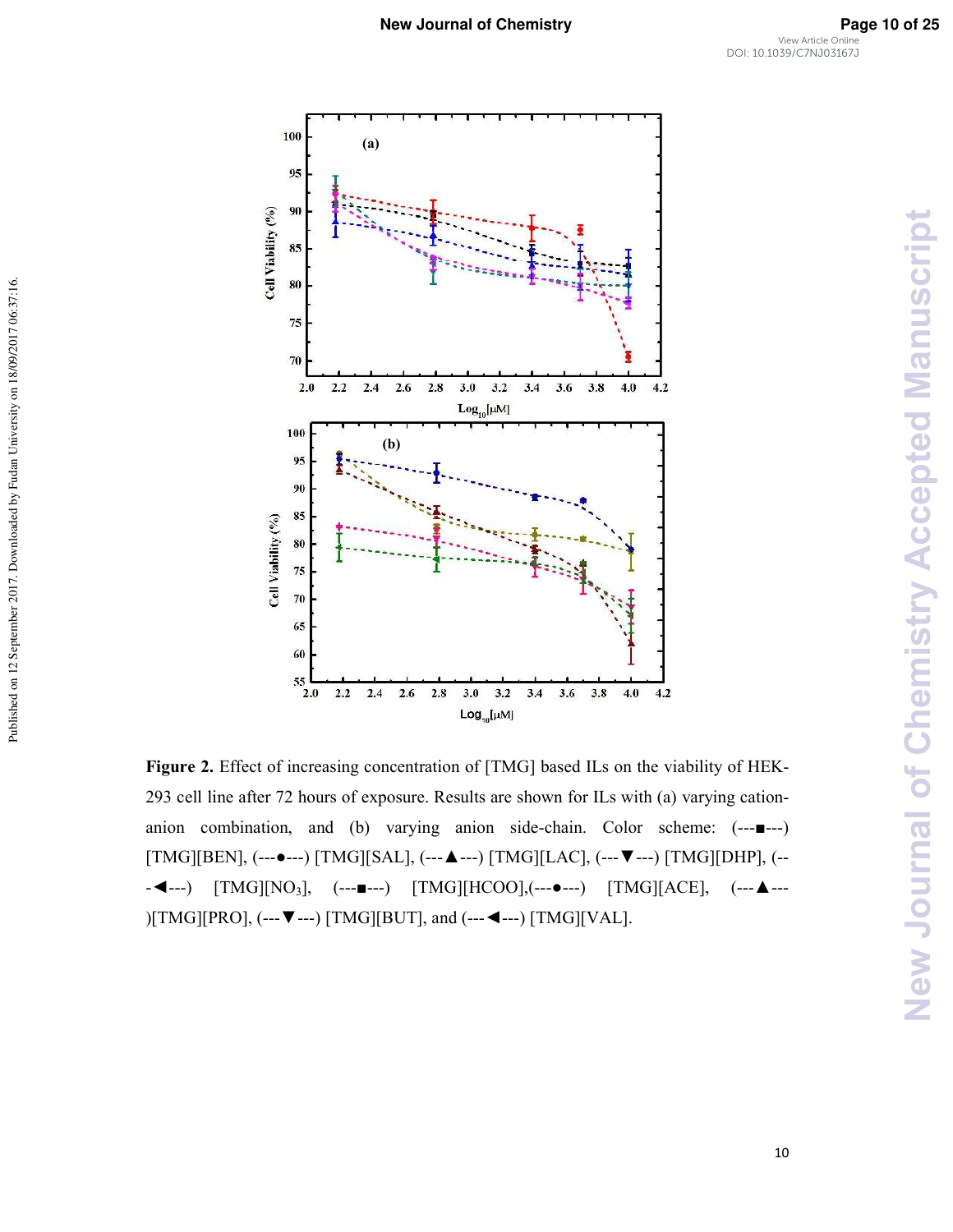Published on 12 September 2017. Downloaded by Fudan University on 18/09/2017 06:37:16.



**Figure 3.** Viability of (a) HEK-293 cells, and (b) DLD1cells exposed to diffrent ILs at 10 mM concentration for 72 hours. Data represents mean  $\pm$  SD of two independent experiments. The t-test was performed to obtain a level of significance from control. Statistical significance between various ILs were denoted by \*\*\*\* p<0.0001, \*\*\* p<0.001, \*\*  $p<0.01$ , \*  $p<0.05$  with respect to control for each IL.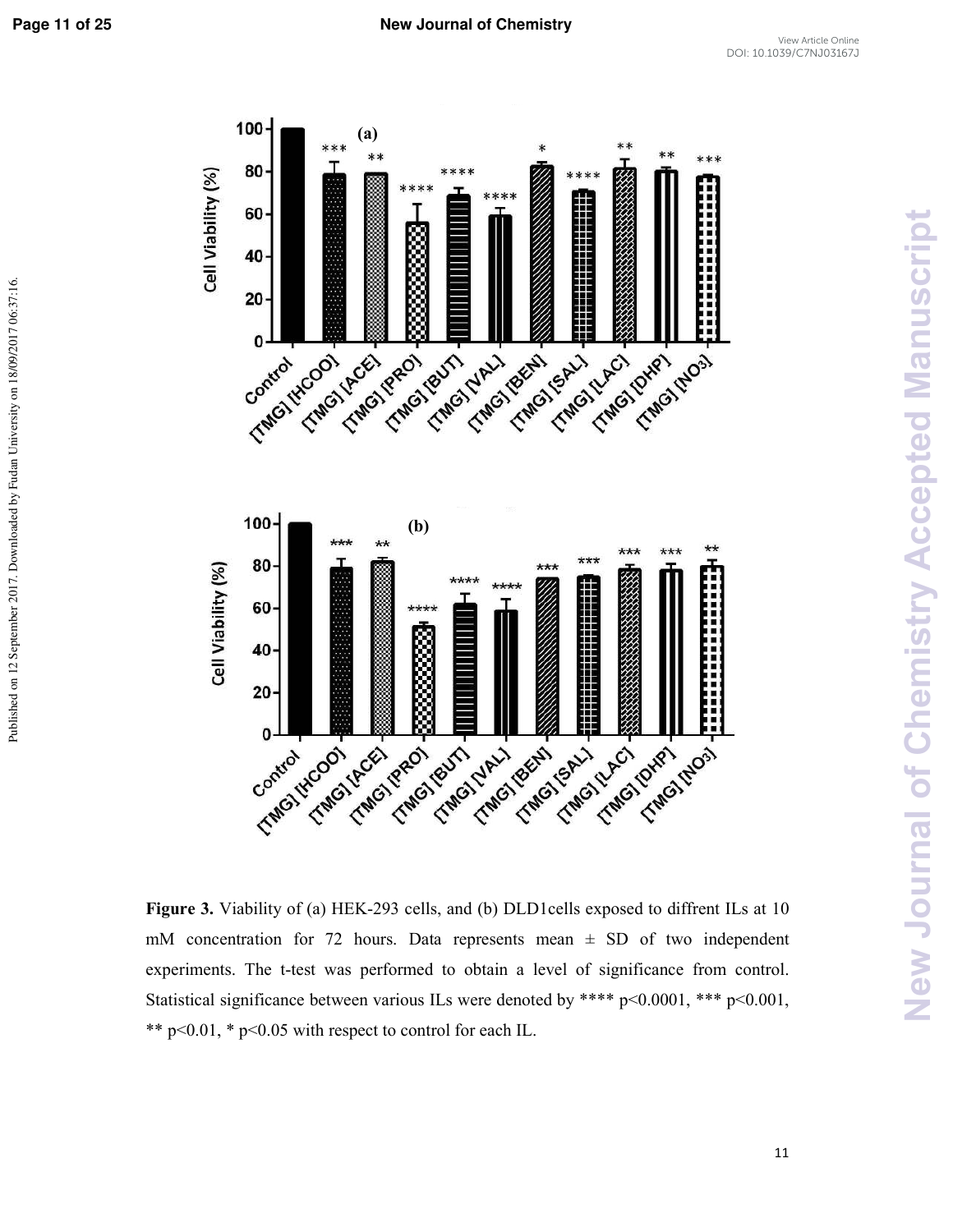We also determined the half inhibitory concentrations  $(IC_{50})$  of these ILs against both cell lines.  $IC_{50}$  values for all ILs are listed in Table 1. Values in the table indicate that most of the ILs inhibit the DLD1 cell line less efficiently, compared to the HEK-293 cells. This can be ascribed to the specific nature of more rapid division and proliferation of DLD1 cancer cells than the normal HEK-293 cells, and therefore the former exhibits a higher resistance to the ILs. It is also evident from the table that ILs with long alkyloates (e.g. [TMG][PRO], [TMG][BUT], [TMG][VAL]) have  $IC_{50}$  values in the range of 7mM to 12mM for both the cell lines. On the contrary, the other ILs show  $IC_{50} > 15 \text{mM}$ , in consistent with the cytotoxicity data in Figs. 2 and 3. Recently, Marrucho *et al*. determined the IC<sub>50</sub> values for cholinium-based ionic liquids with the long perfluoroalkanoate anions in the same HEK-293 cells and reported the range of  $IC_{50}$  from 4.5mM to 4.9mM.<sup>22</sup> The reported range of IC<sub>50</sub> for guanidinium-based ionic liquids by Fang *et al.* was from 7 mM to 22 mM in HEK 293 cells for 48 hr incubation.<sup>30</sup> In comparison to these results, our [TMG] cation based ILs have shown less inhibitory activity in the studied cell lines.

| <b>Ionic Liquids</b>                              | <b>HEK-293</b> | DLD1    |
|---------------------------------------------------|----------------|---------|
| [TMG][BEN]                                        | >20.00         | > 20.00 |
| [TMG][SAL]                                        | 13.24          | 13.70   |
| [TMG][LAC]                                        | >20.00         | > 20.00 |
| [TMG][DHP]                                        | 19.10          | > 20.00 |
| $\left[\text{TMG}\right]\left[\text{NO}_3\right]$ | 14.26          | 15.94   |
| [TMG][HCOO]                                       | 18.24          | > 20.00 |
| [TMG][ACE]                                        | >20.00         | > 20.00 |
| [TMG][PRO]                                        | 11.27          | 7.07    |
| [TMG][BUT]                                        | 12.94          | 12.35   |
| [TMG][VAL]                                        | 12.88          | 11.83   |

**Table 1.** The  $IC_{50}$  (mM)<sup>a</sup> values of TMG based ILs against HEK-293 and DLD1 cells after 72 hrs incubation.

Experimental error (in Standard Deviation):  $\leq 5\%$ .

Published on 12 September 2017. Downloaded by Fudan University on 18/09/2017 06:37:16.

Published on 12 September 2017. Downloaded by Fudan University on 18/09/2017 06:37:16.

<sup>a</sup> Compounds that show very weak inhibition in the tested range of concentrations are denoted as:  $IC_{50}$  > 20 mM.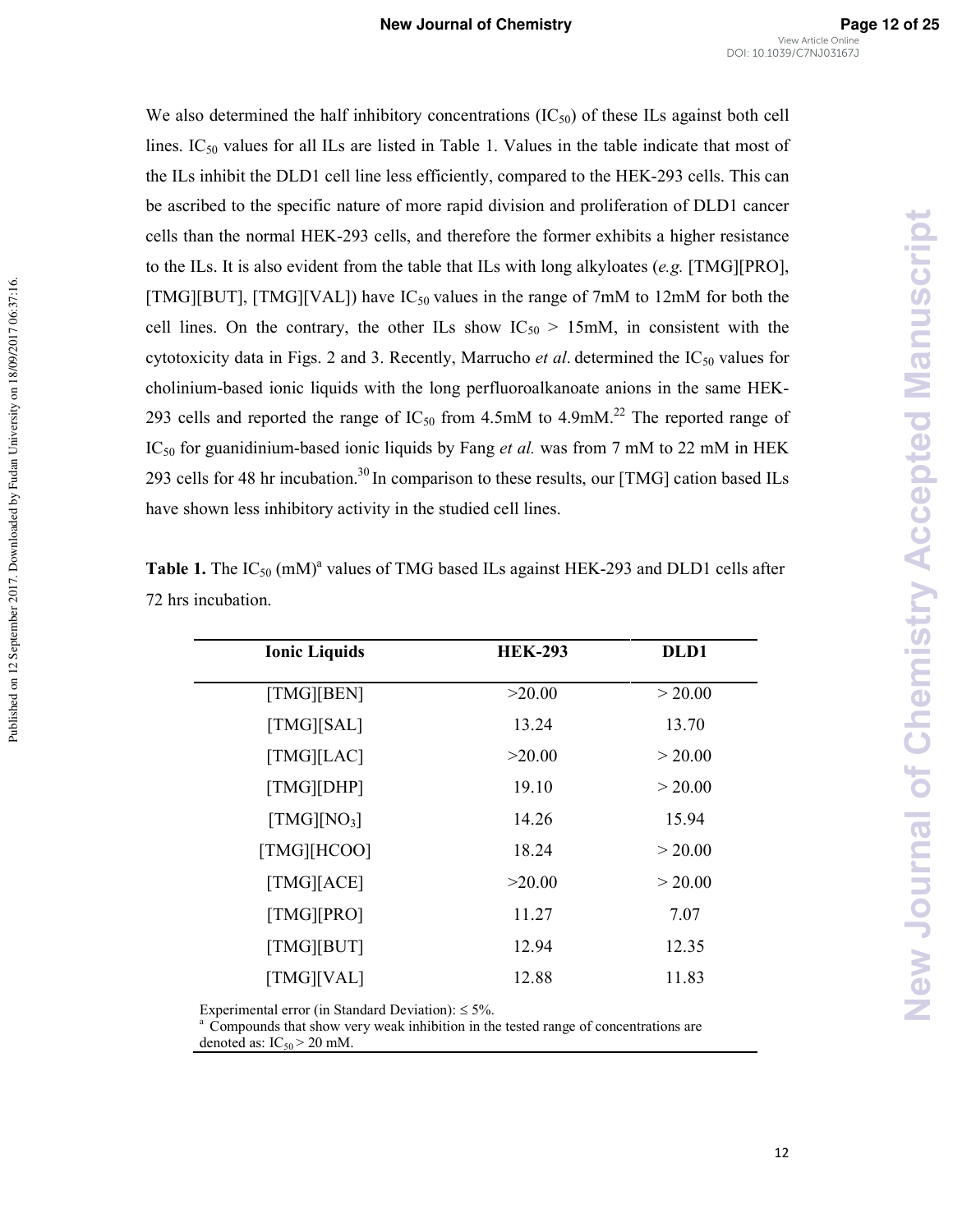Published on 12 September 2017. Downloaded by Fudan University on 18/09/2017 06:37:16.

As shown above, this study produced the cytotoxicity trend of several [TMG] based ILs that had different anions. It is evident that [TMG] based ionic liquids exhibit a very complex behaviour towards cell viability that cannot be explained exclusively by the properties of constituent ions. However, certain patterns have been observed such as how the presence of functionalized group in anions led to minimal cell loss at the highest studied doses. It appears that the addition of -COOH has a positive impact for non-toxicity of ILs, as exemplified from very high viability of [TMG][BEN], [TMG][ACE], [TMG][LAC] *etc*. Interestingly, Frade *et al.* reported that the toxicity of [C<sub>10</sub>MIM] was reduced considerably by the addition of a carboxylic group in the end of the  $C_{10}$  alkyl chain, which supports our conclusion.<sup>24</sup> Moreover, the higher cellular viability of [TMG][DHP] and [TMG][LAC] implies that the presence of -OH group in the anion can improve the non-toxic nature of the ILs. This is again in accordance with previous reports that suggested, decreased toxicity of imidazolium based ILs in presence of the hydroxyl groups.<sup>17,47</sup> Thus, our results show that the presence of  $-$  COOH and  $-$ OH groups in anions can make the ILs less toxic. The effect of linear chains in the alkanoate anions on the toxicity will be discussed in next section.

### Lipophilicity of the IL anions increase toxicity

The side-chain variation of the IL anion also can affect the cell viability. As shown in Figs. 2b, S11b and S12b the presence of [PRO], [BUT] and [VAL] anions showed a certain level of cytotoxic effect of the ILs on the tested cell lines, particularly at higher concentrations. However, at lower concentrations, the cell viability in these two ILs was very similar to that of the other ILs. This phenomena of low-dose stimulation (see Fig. 2b for [TMG][PRO]) and high-dose inhibition (Fig. 3) is known as "hormesis".<sup>48</sup> A similar hormetic effect of 1-n-octylmethylimidazolium tetrafluoroborate  $[C_8MIM][BF_4]$  was observed in IPC-81 leukaemia cells<sup>11</sup> and of 1-n-butyl-3-ethylimidazolium tetrafluoroborate [BEIM][BF4] in HeLa cells.<sup>49</sup> Nevertheless, it is evident from Fig. 3 that the length of n-alkyl chain correlates very well with the toxicity. Thus, [TMG][PRO], [TMG][BUT] and [TMG][VAL] are more toxic in all cell lines studied compared to other ILs, due to their long alkyl chain. However, [TMG][ACE] is the least toxic IL in this series, as formate is known to produce free radicals.<sup>50</sup> The increasing toxicity with increased alkyl chain length can be explained as follows. The longer alkyl chains lead to higher lipophilicity in the IL anions, which thereby can induce leakage in cell membrane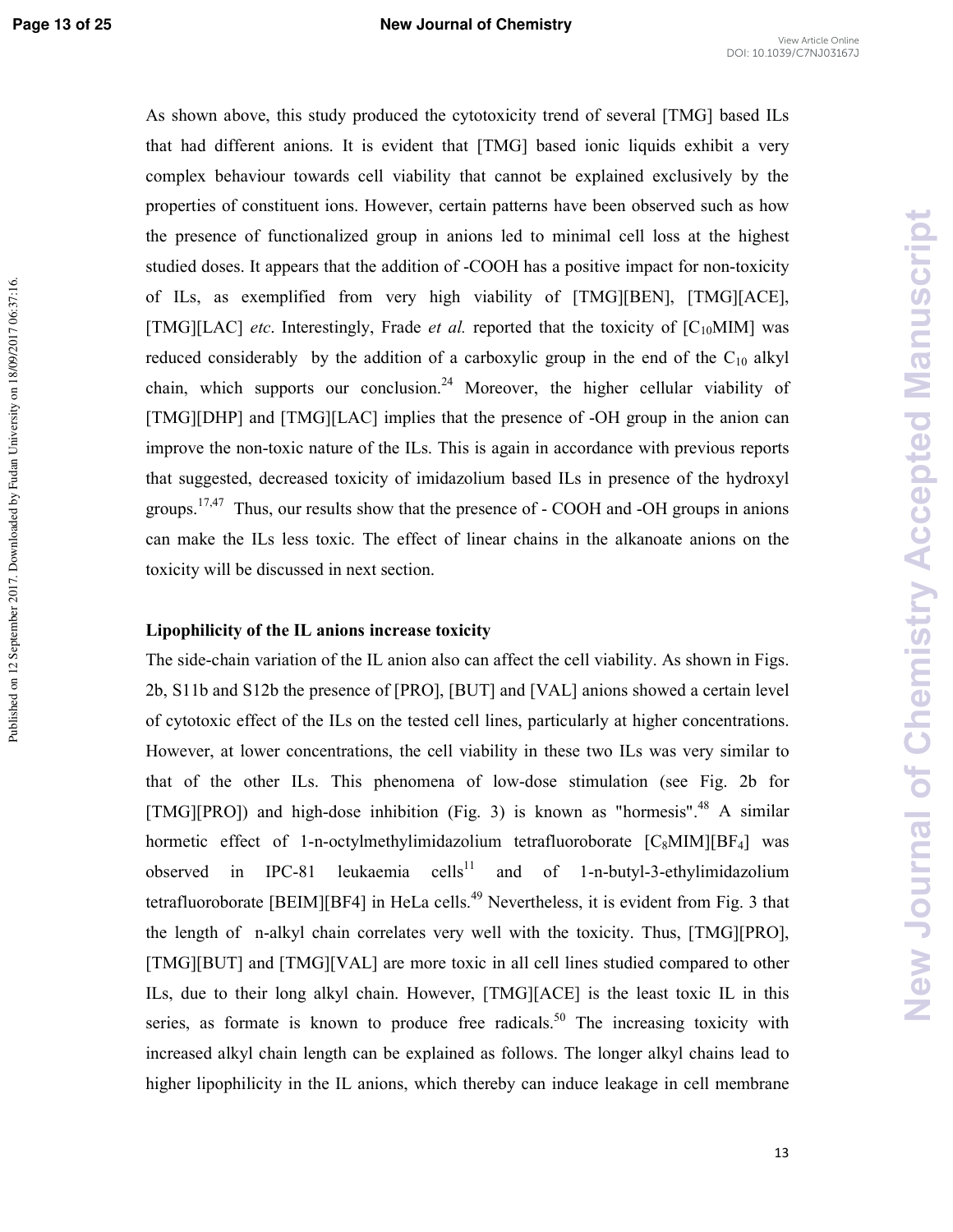for easier penetration to the cells. Lastly, to study the biocompatibility of these ILs, we also carried out the biodegradability assessment of these [TMG] based ILs.

#### Biodegradability assessment of the ILs

Published on 12 September 2017. Downloaded by Fudan University on 18/09/2017 06:37:16.

Published on 12 September 2017. Downloaded by Fudan University on 18/09/2017 06:37:16.

Along with the toxicity studies, the biodegradability of the above discussed [TMG] cation based ILs were also investigated. The thermophysical properties of some of these ILs have been reported previously<sup>51,52,53,54</sup> but these novel solvents are seldom used for any biological applications due to the lack of well characterized biodegradability data. Hence, we studied the biodegradability of these ILs with different types of bacteria to explore growth susceptibility in media containing ILs. Out of five tested bacterial species (Pseudomonas putida MTCC 9782, Bacillus subtilis NCIM 2718, Pseudomonas aeruginosa MTCC 7763, Pseudomonas aeruginosa CPCL, and *Escherichia coli* NCIM 2931), *Pseudomonas putida* MTCC 9782 and *Bacillus subtilis* NCIM 2718 were found to exhibit good growth susceptibility in media containing our ILs. Hence, we have chosen these two bacteria for studies on the biodegradability of our [TMG] based ILs. These above discussed bacteria were able to grow in media containing relatively high concentrations of [TMG] based ILs and yet showed very distinct behaviours, e.g. minimum inhibitory concentration (MIC) values varied from 15 mM to 125 mM (see Table 2). The listed values also show the influence of anion on the MIC of ILs. To test the biodegradability, concentrations of all tested compounds used for incubating the bacteria were below the determined MICs, as tabulated in Table 3. Bacterial cultures of 20  $\text{cm}^3$  were incubated in the dark, at  $25^{\circ}$ C, under agitation (90 rpm), for 28 days. The aliquot of 1 cm<sup>3</sup> was taken from the cultures, filtered (0.2 mm) and analysed by  ${}^{1}H$  NMR spectroscopy.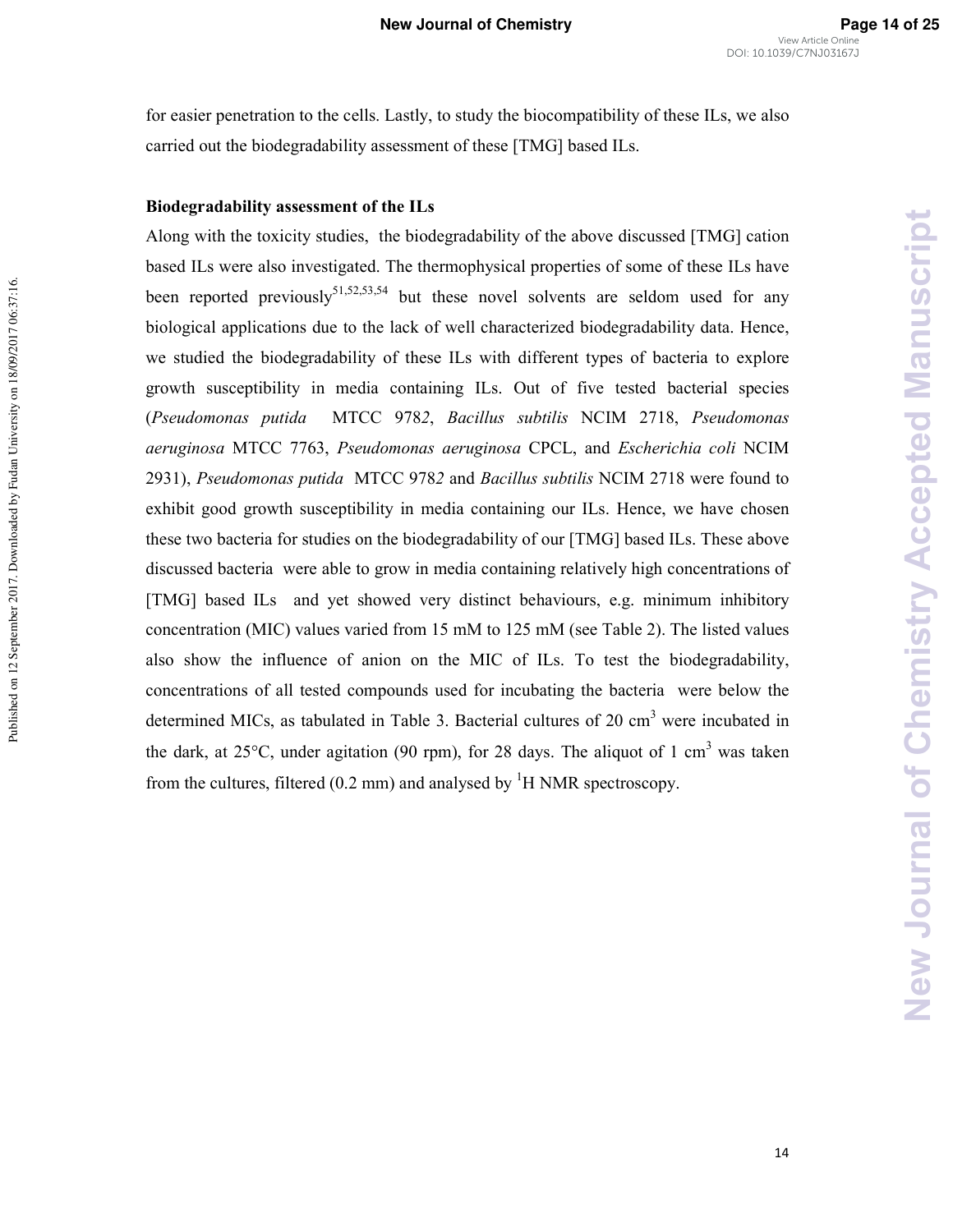Published on 12 September 2017. Downloaded by Fudan University on 18/09/2017 06:37:16.

| <b>Ionic Liquids</b> | MIC (mM) |
|----------------------|----------|
| $[TMG][BEN]*$        | 31.25    |
| [TMG][SAL]*          | 31.25    |
| [TMG][LAC]           | 62.25    |
| [TMG][DHP]           | 125.00   |
| [TMG][NO3]           | 125.00   |
| [TMG][HCOO]          | 15.60    |
| [TMG][ACE]           | 31.25    |
| [TMG][PRO]           | 15.60    |
| [TMG][BUT]           | 31.25    |
| [TMG][VAL]           | 15.60    |

**Table 2.** Minimal inhibitory concentrations (MIC) of TMG based ILs on the bacterial growth of *Pseudomona putida* MTCC 9782\* and *Bacillus subtilis* NCIM 2718.

**Table 3.** Concentrations of the tested ILs used in the biodegradability assay.

| <b>Ionic</b><br>Liquids | <b>Tested conc.</b><br>(mM) |
|-------------------------|-----------------------------|
| [TMG][BEN]              | 15                          |
| [TMG][SAL]              | 15                          |
| [TMG][LAC]              | 31                          |
| [TMG][ACE]              | 15                          |
| [TMG][PRO]              | 7                           |
| [TMG][BUT]              | 15                          |
| [TMG][VAL]              | 7                           |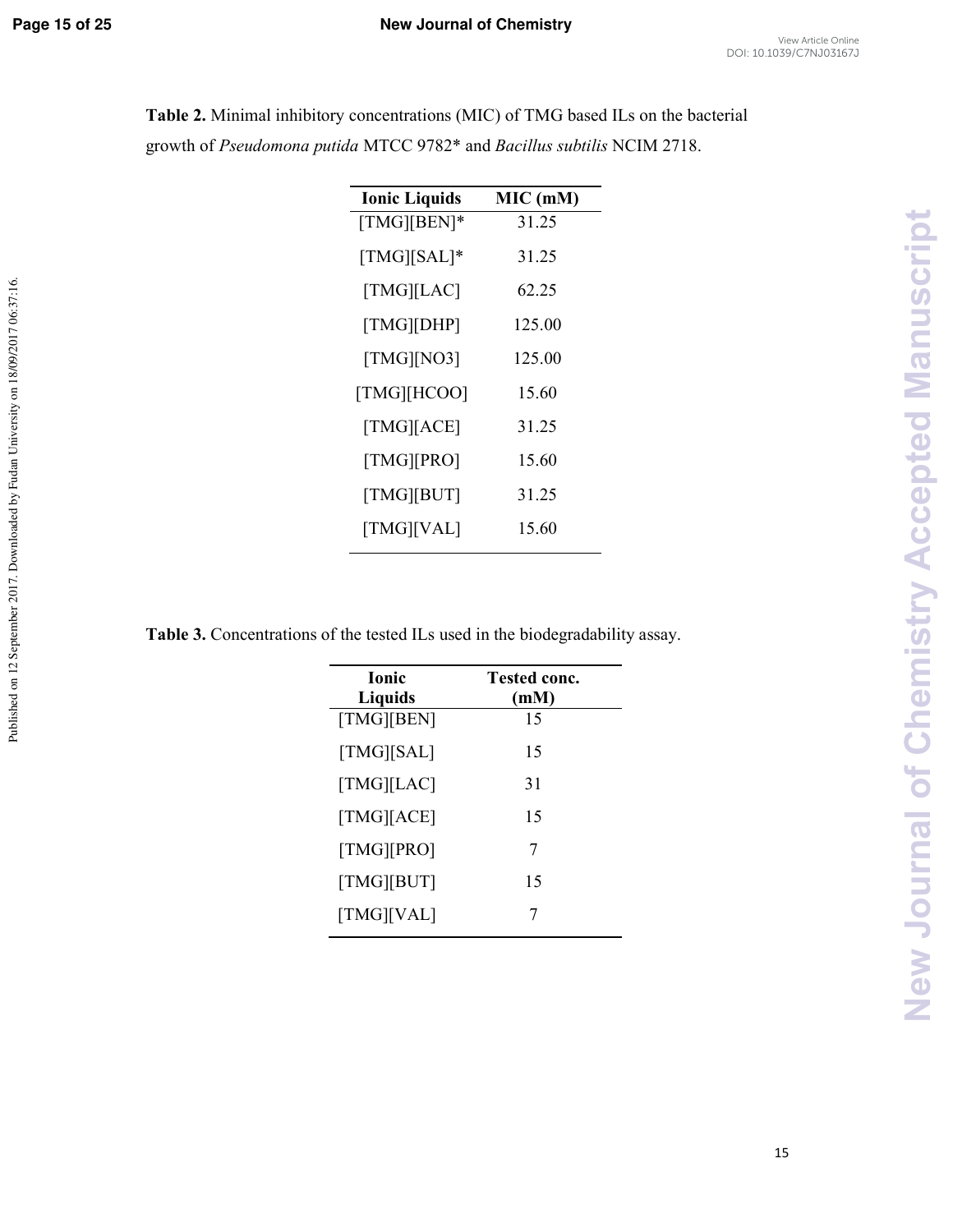#### IL alkanoate anions degrade faster than aromatic anions

The biodegradation of ionic liquids in bacterial cultures was monitored by NMR spectroscopy on seven days interval after the incubation. The anions are demonstrated to be highly biodegradable. Very distinct degradation was observed in the anions, as shown in Fig. 4, Fig. 5 and Fig. S14 by the disappearance of the anion peaks with time in the spectra. Notably, out of four bacteria, *Bacillus subtilis* and *Pseudomonas aeruginosa* were able to degrade all the anions expect [BEN] and [SAL], and *Pseudomonas putida* was able to degrade [BEN] and [SAL]. For clarity, results of degradation by *Pseudomonas aeruginosa* have been omitted, as they were similar to *Bacillus subtilis*. Fig. 4 depicts that acetate and lactate anions were degraded significantly after 7 days. On the other hand, for benzoate and salicylate anions, the biodegradability was observed only after 14 days in the presence of *Pseudomonas putida*, as shown in Fig. 5. Thus, the IL anion's biodegradability was observed to be highly dependent on concentration as well as on the type of anion, e.g., while acetate (15 mM) and lactate (31 mM) were degraded after one week, benzoate and salicylate (15 mM) were more resistant to bacteria attack up to 2 weeks. It is also worth mentioning here that the peak attributed to the [TMG] cation were intact in the spectral analyses (Fig. 4 and Fig. 5), thus suggesting that it was only partially degraded with these bacteria. Hence, the biodegradability of the [TMG] cation was evaluated using the 'Closed Bottle' test (OECD 301D and ISO 14593) as described in the next section.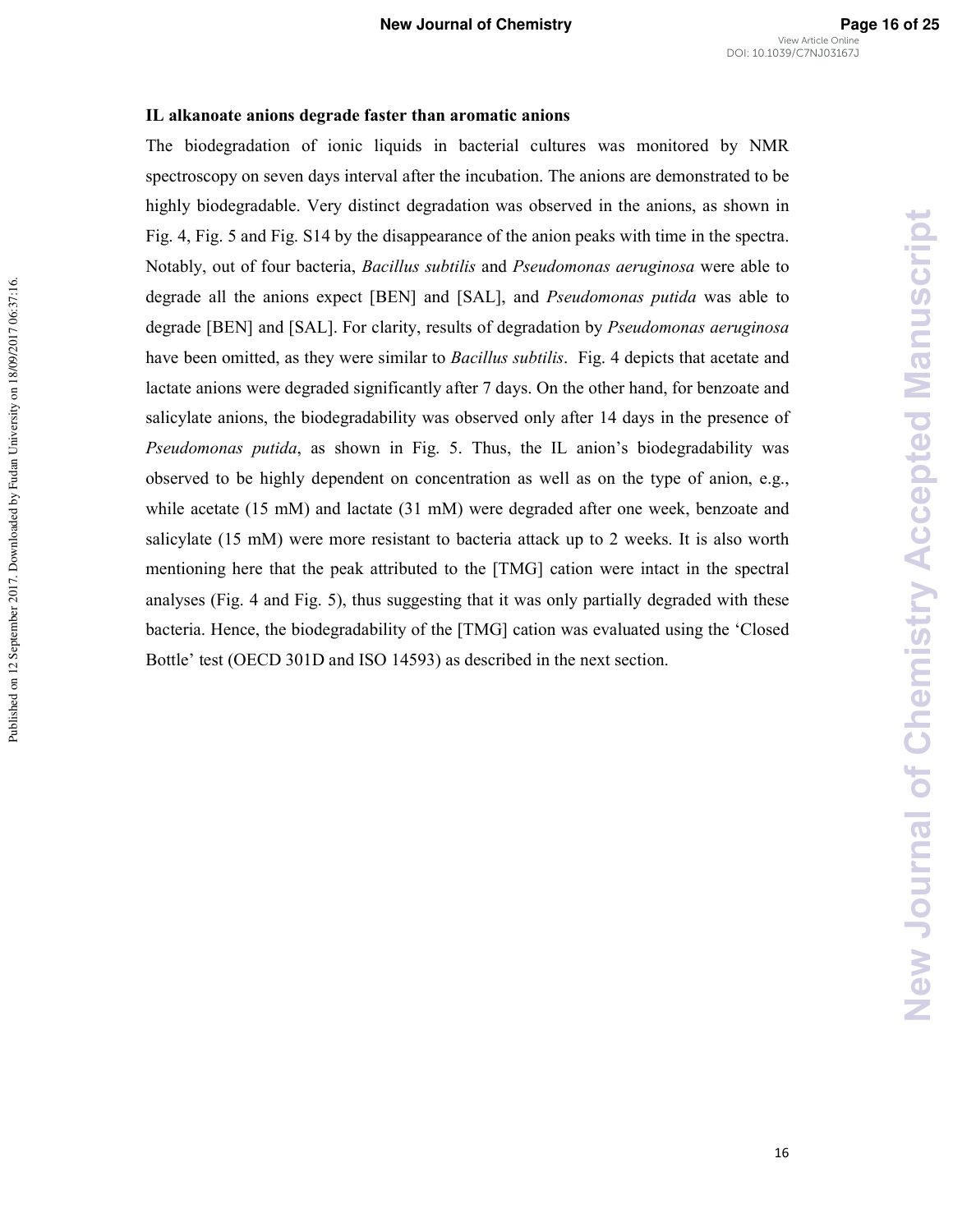Published on 12 September 2017. Downloaded by Fudan University on 18/09/2017 06:37:16.



Figure 4. Biodegradability assessment of the selected ILs using *Bacillus subtilis* NCIM 2718. <sup>1</sup>H NMR spectra at the beginning and after 7 days of incubation for (a) [TMG][ACE] (15 mM) and (b) [TMG][LAC] (31 mM). <sup>1</sup>H NMR (500 MHz, DMSO- $d_6$ ) spectra show the following peaks: (a) 2.77 (s, 12H) for [TMG] and 1.71 (s, 3H) for [ACE] in [TMG][ACE]; (b) 2.79 (s, 12H) for [TMG] and 3.93(q, 1H), 1.15(d, 3H) for [LAC] in [TMG][LAC].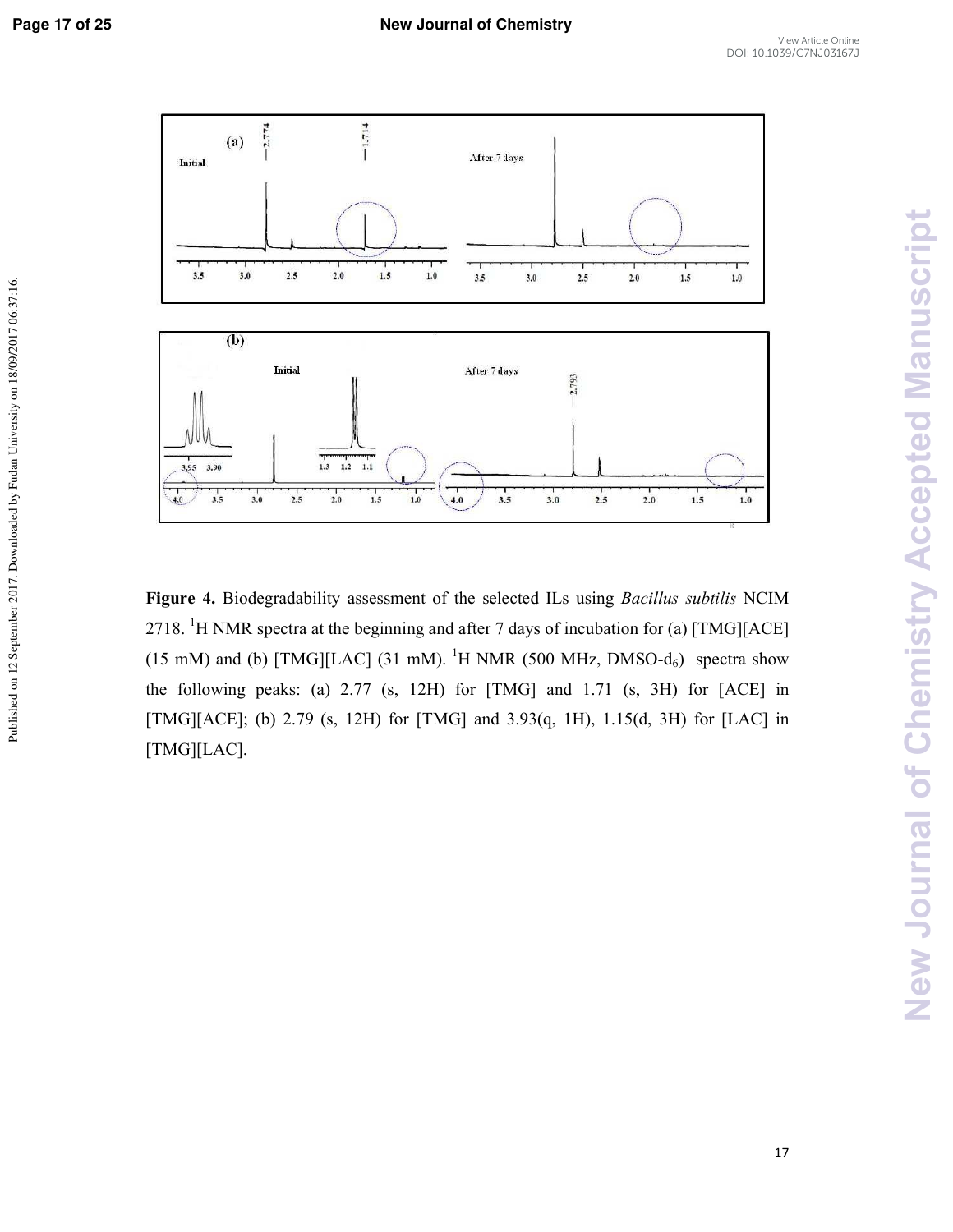

**Figure 5.** Biodegradability assessment of the selected ILs using *Pseudomonas putida* MTCC 9782. <sup>1</sup>H NMR spectra at the beginning and after 14 days of incubation for  $(a)$ [TMG][BEN] (15 mM) and (b) [TMG][SAL] (15 mM). <sup>1</sup>H NMR (500 MHz, DMSO-d<sub>6</sub>) spectra show the following peaks: (a) 2.41(s, 12H) for [TMG] and 6.95(m, 2H), 7.00(m, 1H), 7.35(m, 2H) for [BEN] in [TMG][BEN]; (b) 2.38 (s, 12H) for [TMG] and 6.50(m, 2H), 6.90 (m, 1H), 7.25(m, 1H) for [SAL] in [TMG][SAL].

# [TMG] cation is also biodegradable

Published on 12 September 2017. Downloaded by Fudan University on 18/09/2017 06:37:16.

Published on 12 September 2017. Downloaded by Fudan University on 18/09/2017 06:37:16.

Aerobic biodegradability of representative IL, [TMG][DHP] was evaluated by standard methods - the closed bottle test- in which ILs were added to aerobic aqueous media inoculated with microorganisms from waste water, and the depletion of dissolved  $O<sub>2</sub>$  was determined periodically. The biodegradability of [TMG][DHP] was compared with the reference compound sodium benzoate (Fig.6). Generally, the biodegradation test methods are considered to be successful if 60% of the reference compound is biodegraded within 14 days. In this study, the biodegradability of sodium benzoate was measured as 80% in 14 days by this method, thus confirming the validity of the test method. According to the Organization for Economic Cooperation and Development (OECD), the compounds which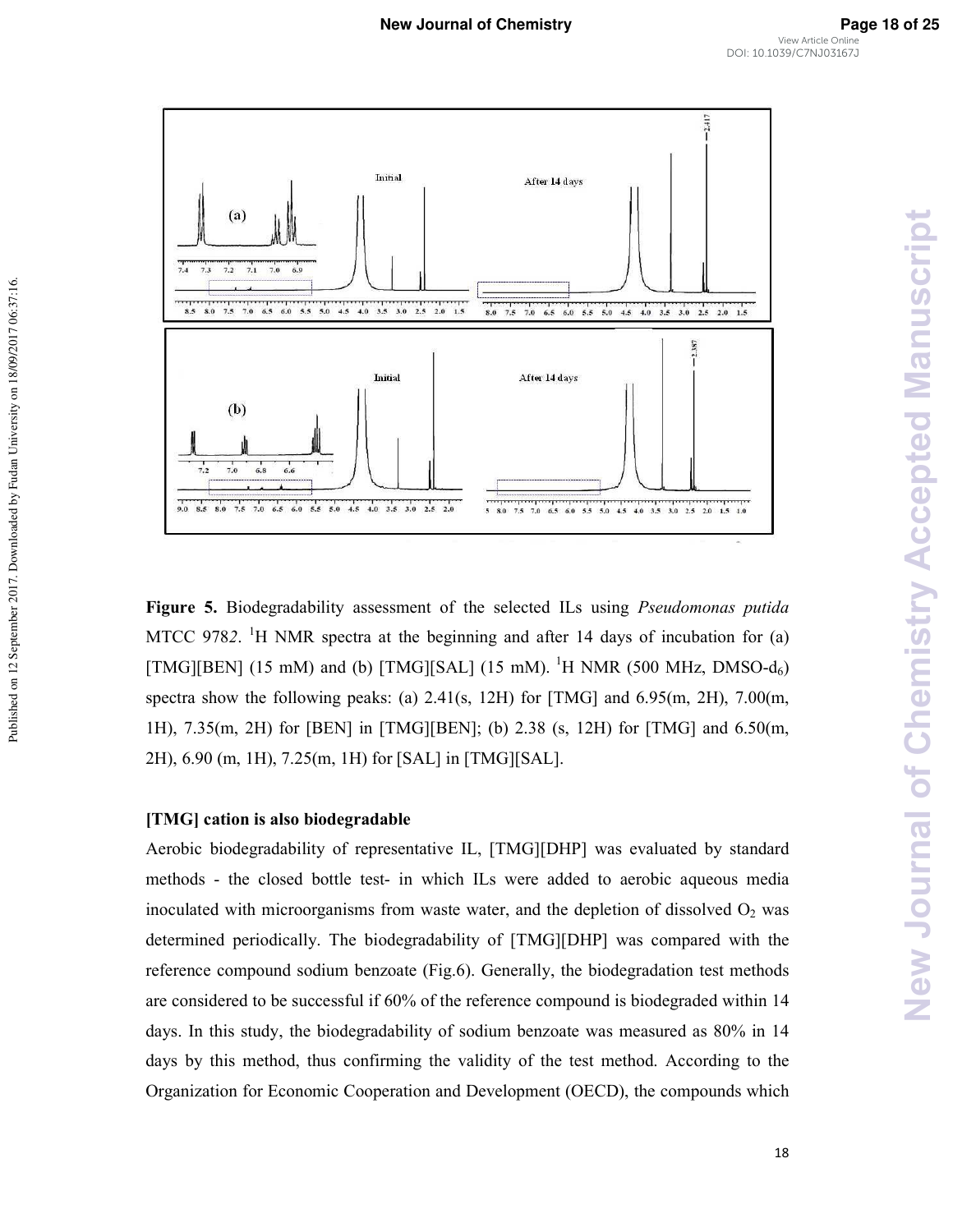**New Journal of Chemistry Accepted Manuscript**

**New Journal of Chemistry Accepted Manuscript** 

reach a biodegradation level of 60% after 28 days are considered to pass the biodegradation test.<sup>31,33</sup> It was seen that [TMG][DHP] underwent a significant level of degradation (62%) within 14 days by the closed bottle test, thus achieving the pass level for this test. The [TMG] cation showed greater susceptibility to aerobic biodegradation than other cations, such as 1-Butyl-3- methylimidazolium and 1-methyl-3-hexaly imidazolium *etc* which showed 10% - 25% biodegradation in 28 days.<sup>31,32</sup> The methyl branches in [TMG] cation could be responsible for the slight increase in resistance to aerobic biological breakdown by microorganisms (60-62% in 14 days). Petkovic et al. had noted that ILs with branched chain alkanoate anions usually are more resistant to fungal attack than their linear isomers<sup>55</sup> Thus, [TMG] cation can also be referred as 'readily biodegradable'. In the rational design of environmentally benign compounds, the pursuits for minimizing toxicity and maximizing biodegradability are often seen to conflict with each other.<sup>56</sup> For example, the elongation of side chain that resulted in enhanced biodegradation of pyridinium-based ILs correlated with an increase in their toxicity.<sup>57</sup> Interestingly, such a conflict between the toxicity and biodegradability did not occur in these [TMG] based ILs. For example, both [TMG][ACE] and [TMG][BUT] are found to be nontoxic (Fig. 3) and easily biodegradable (Figs. 4, S14b), in spite of the longer chain that the latter IL possesses.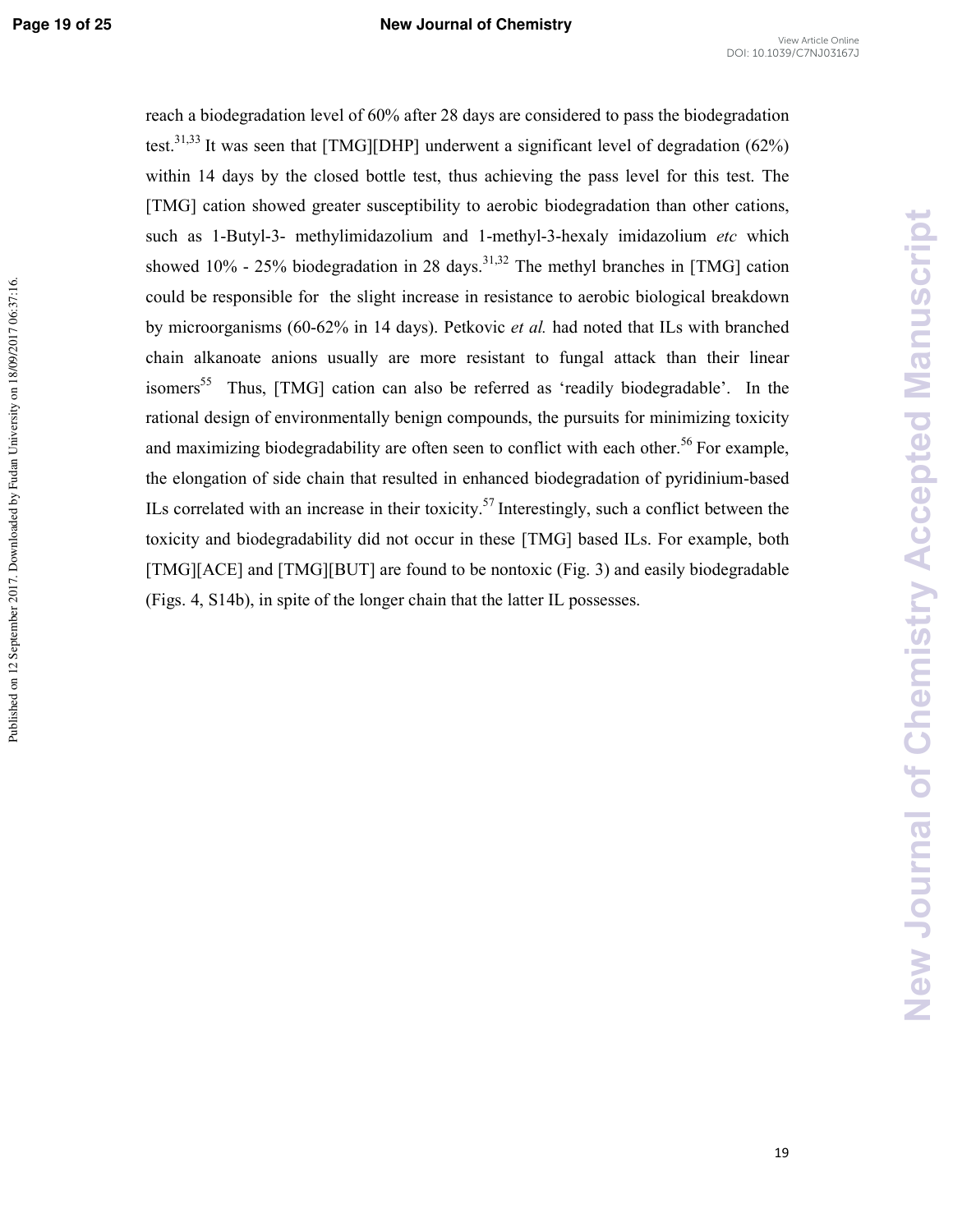

**Figure 6.** Biodegradation curves (Closed Bottle test) with mixed culture from waste water treatment plant: (■) [TMG][DHP] and (●) reference substance; sodium benzozte.

# **Conclusions:**

Published on 12 September 2017. Downloaded by Fudan University on 18/09/2017 06:37:16.

Published on 12 September 2017. Downloaded by Fudan University on 18/09/2017 06:37:16.

Tetramethylguanidinium cation based ILs have received recent attention in various applications. However, no biocompatibility data is available for this novel class of ILs. In this study, we synthesized a series of tetramethylguanidinium [TMG] cation based ILs with a variety of anions such as benzoate [BEN], salicylate [SAL], lactate [LAC], dihydrogen phosphate [DHP], nitrate [NO3], formate [HCOO], acetate [ACE], propanoate [PRO], butanoate [BUT] and valerate [VAL]. Subsequently, the biocompatibilty tests of the synthesized ILs were performed by measuring their toxicity and biodegradability. Toxicological evaluation with HEK2293 and DLD1 cell lines showed that almost all of the studied [TMG] based ILs are non-toxic. Only [TMG][PRO], [TMG][BUT] and [TMG][VAL] showed a mild decrease in cell viability at moderate to high concentrations. Nevertheless, the measured cell viability is well above 30% - the threshold above which an IL is considered to be non-toxic (Frade *et al.*).<sup>24</sup> Subsequent biodegradability tests with bacterial cultures and closed bottle test show that [TMG] cations and all anions with this cation are biodegradable. To the best of our knowldege, this is the first study to assess the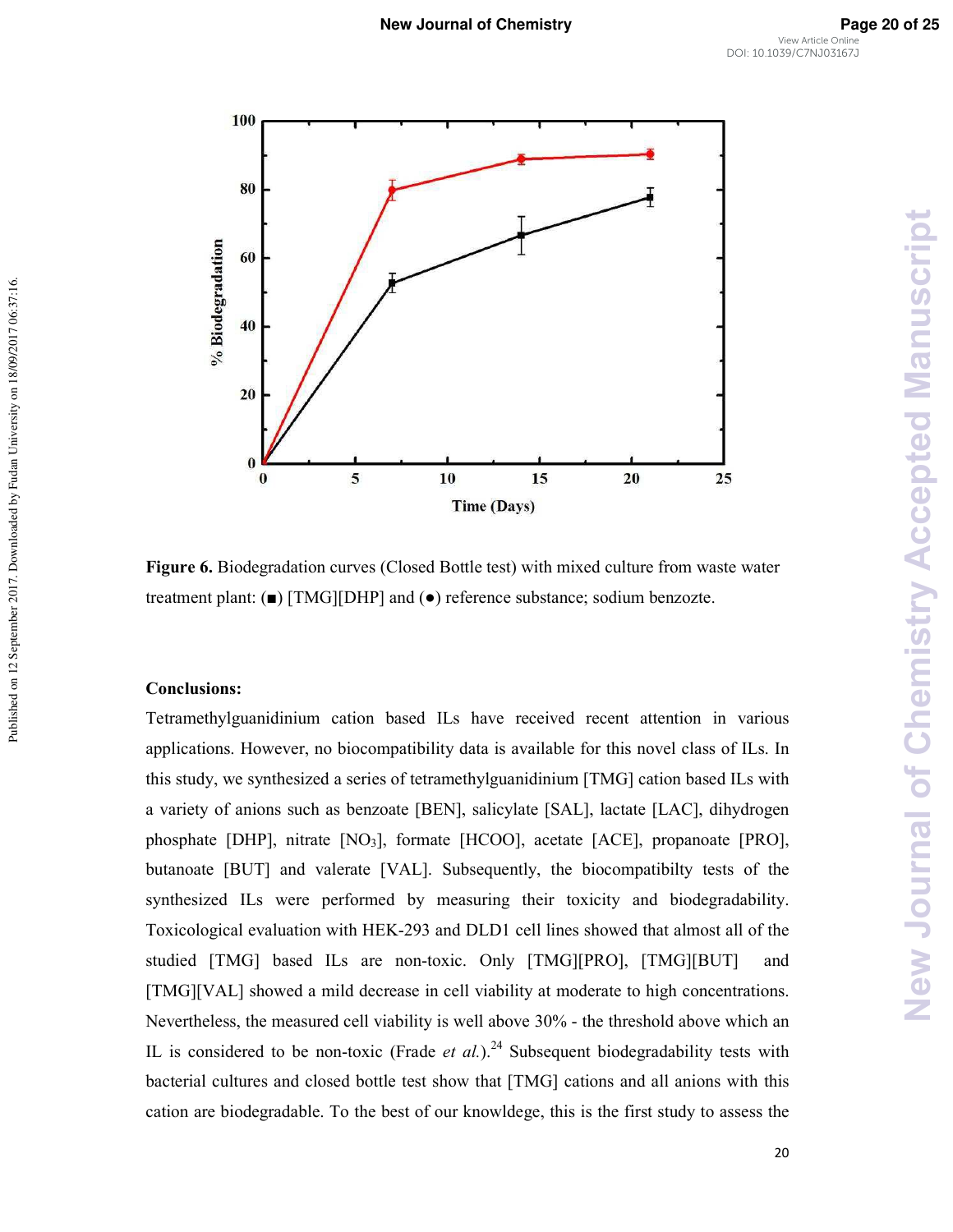Published on 12 September 2017. Downloaded by Fudan University on 18/09/2017 06:37:16.

cytotoxicity and biodegradability of these ILs. Results also suggest that there is a scope to improve the "greenness" of this novel class of solvents by a judicial choice of functionalized groups, such as -COOH, -OH *etc* in the anion and/or cation. Work is in progress along this direction.

# **Supporting Information**

Supporting Table and Figures are provided as Table S1and Figs. S1 – S14.

# Acknowledgement

We thank SERB, Govt. of India for supporting this work (Grant No. EMR/2016/000707). A.P.S. is thankful to IIT Madras and Innovation Ecosystem project for the research fellowship.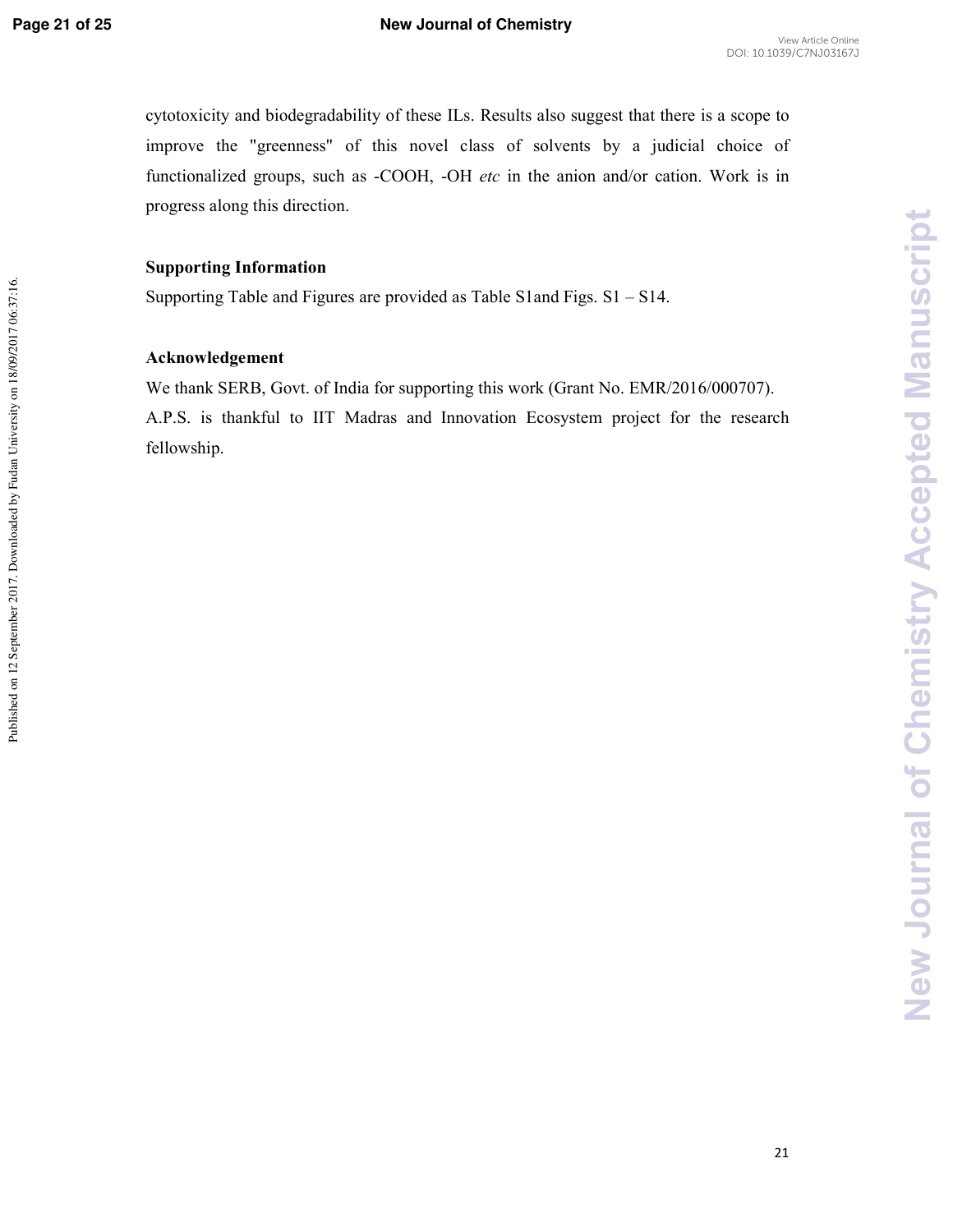Published on 12 September 2017. Downloaded by Fudan University on 18/09/2017 06:37:16

1] A. Maia, *Mini. Rev. Org. Chem.*, 2011, 8, 178-185.

2] D. Ghoshdastidar, D. Ghosh and S. Senapati, *J. Phys. Chem. B*, 2016, 120, 492–503.

3] A.Chandran, D.Ghoshdastidar, S. Senapati, *J. Am. Chem. Soc.* 2012, 134, 20330– 20339.

4] N. V Plechkova and K. R. Seddon, *Chem Soc Rev*, 2008, 37, 123–150.

5] X. Han and D. W. Armstrong, *Acc. Chem. Res.*, 2007, 40, 1079–1086.

6] D. Coleman and N. Gathergood, *Chem. Soc. Rev.*, 2010, 39, 600–637.

7] M. Petkovic, K. R. Seddon, L. P. N. Rebelo and C. S. Pereira, *Chem. Soc. Rev.*, 2011, **3<**, 1383–1403.

8] C. W. Cho, S. Stolte and Y. S. Yun, *Sci. Rep.*, 2016, 6, 33403.

9] A. H. Rantamäki, S. K. Ruokonen, E. Sklavounos, L. Kyllönen, A. W. T. King and S. K. Wiedmer,, 2017, **=**, 46673.

10] K. J. Kulacki and G. a. Lamberti, *Green Chem.*, 2008, 10, 104–110.

11] J. Ranke, K. Molter, F. Stock, U. Bottin2Weber, J. Poczobutt, J. Hoffmann, B. Ondruschka, J. Filser and B. Jastorff, *Ecotoxicol. Environ. Saf.*, 2004, 58, 396–404

12] S. P. M.Ventura, M. Gurbisz, M.Ghavre, F. M. M.Ferreira, F. Gonçalves, I. Beadham, B.Quilty, J. A. P.Coutinho, N.Gathergood, ACS Sustainable Chem. Eng., 2013, **(**, 393−402.

13] N. Kundu, S. Roy, D. Mukherjee, T. K. Maiti and N. Sarkar, *J. Phys. Chem. B*, 2017, DOI:10.1021/acs.jpcb.7b06231.

14] J. Pernak, J. Rogoza and I. Mirska, *Eur. J. Med. Chem.*, 2001, 36, 313–320.

15] D. J. Couling, R. J. Bernot, K. M. Docherty, J. K. Dixon and E. J. Maginn, *Green Chem.*, 2006, 8, 82.

16] C. W. Cho, T. P. T. Pham, Y. C. Jeon, K. Vijayaraghavan, W. S. Choe and Y. S. Yun, *!-*, 2007, **80**, 1003–1007.

17] S. Stolte et al. Green Chem., 2007, 9, 760-767.

18] S. Stolte, T.Schulz, C. W.Cho, J. Arning, and T. Strassner, ACS Sustain. Chem. 2013, **(**, 410–418.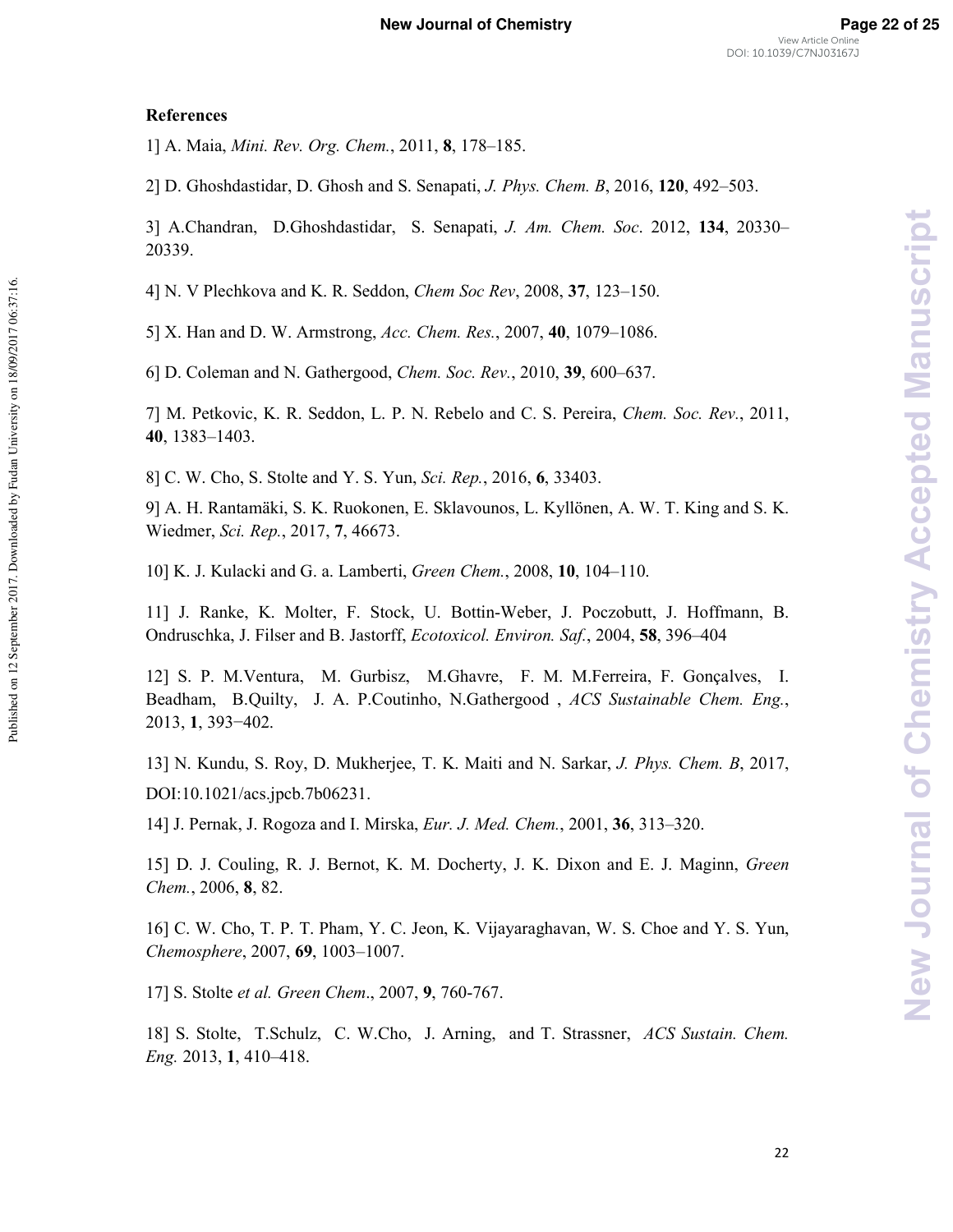Published on 12 September 2017. Downloaded by Fudan University on 18/09/2017 06:37:16.

19] C. W. Cho, T. Phuong Thuy Pham, Y.-C. Jeon and Y.-S. Yun, *Green Chem.*, 2008, 10, 67–72.

20] C. Zhang, L. Zhu, J. Wang, J. Wang, T. Zhou, Y. Xu and C. Cheng, *Ecotoxicol*. *Environ. Saf.*, 2017, **140**, 235–240.

21] P. Stepnowski, A. C. Składanowski, A. Ludwiczak and E. Łaczyńska, *Hum. Exp. Toxicol.*, 2004, 23, 513–517.

22] D. J. S.Patinha, L. C.Tomé, C.Florindo, H. R.Soares, A. S.Coroadinha, and I. M. Marrucho, *! - !* . 2016, **3**, 2670–2679.

23] R. A. Kumar, N. Papaiconomou, J. M. Lee, J. Salminen, D. S. Clark and J. M. Prausnitz, *Environ. Toxicol.*, 2009, 24, 388–395.

24] R. F. M. Frade, A. A. Rosatella, C. S. Marques, L. C. Branco, P. S. Kulkarni, N. M. M. Mateus, C. A. M. Afonso and C. M. M. Duarte, *Green Chem.*, 2009, 11, 1660.

25] A. García-Lorenzo, E. Tojo, J. Tojo, M. Teijeira, F. J. Rodríguez-Berrocal, M. P. González and V. S. Martínez-Zorzano, *Green Chem.*, 2008, 10, 508.

26] X. F. Wang, C. A. Ohlin, Q. H. Lu, Z. F. Fei, J. Hu and P. J. Dyson, *Green Chem.*, 2007, **0**, 1191–1197.

27] V. Kumar and S. V Malhotra, *Bioorg. Med. Chem. Lett.*, 2009, 19, 4643–6.

28] S. V. Malhotra and V. Kumar, *Bioorg. Med. Chem. Lett.*, 2010, 20, 581-5.

29] J. Jodynis2Liebert, M. Nowicki, M. Murias, T. Adamska, M. Ewertowska, M. Kujawska, H. Piotrowska, A. Konwerska, D. Ostalska-Nowicka and J. Pernak, Regul. Toxicol. *Pharmacol.*, 2010, 57, 266–273.

30] J. Yu, S. Zhang, Y. Dai, X. Lu, Q. Lei and W. Fang, *J. Hazard. Mater.*, 2016, 307, 73– 81.

31] N. Gathergood, P. J. Scammells and M. T. Garcia, *Green Chem.*, 2006, 8, 156–160.

32] S. Stolte, S. Abdulkarim, J. Arning, A. K. Blomeyer-Nienstedt, U. Bottin-Weber, M. Matzke, J. Ranke, B. Jastorff and J. Thoming, *Green Chem.*, 2008, 10, 214–224.

33] X. D. Hou, Q. P. Liu, T. J. Smith, N. Li and M. H. Zong, *PLoS One*, 2013, 8.

34] W. Wu, B. Han, H. Gao, Z. Liu, T. Jiang and J. Huang, *Angew. Chemie - Int. Ed.*, 2004, **3,**, 2415–2417.

35] S. Ren, Y. Hou, S. Tian, X. Chen and W. Wu, *J. Phys. Chem. B*, 2013, 117, 2482–2486.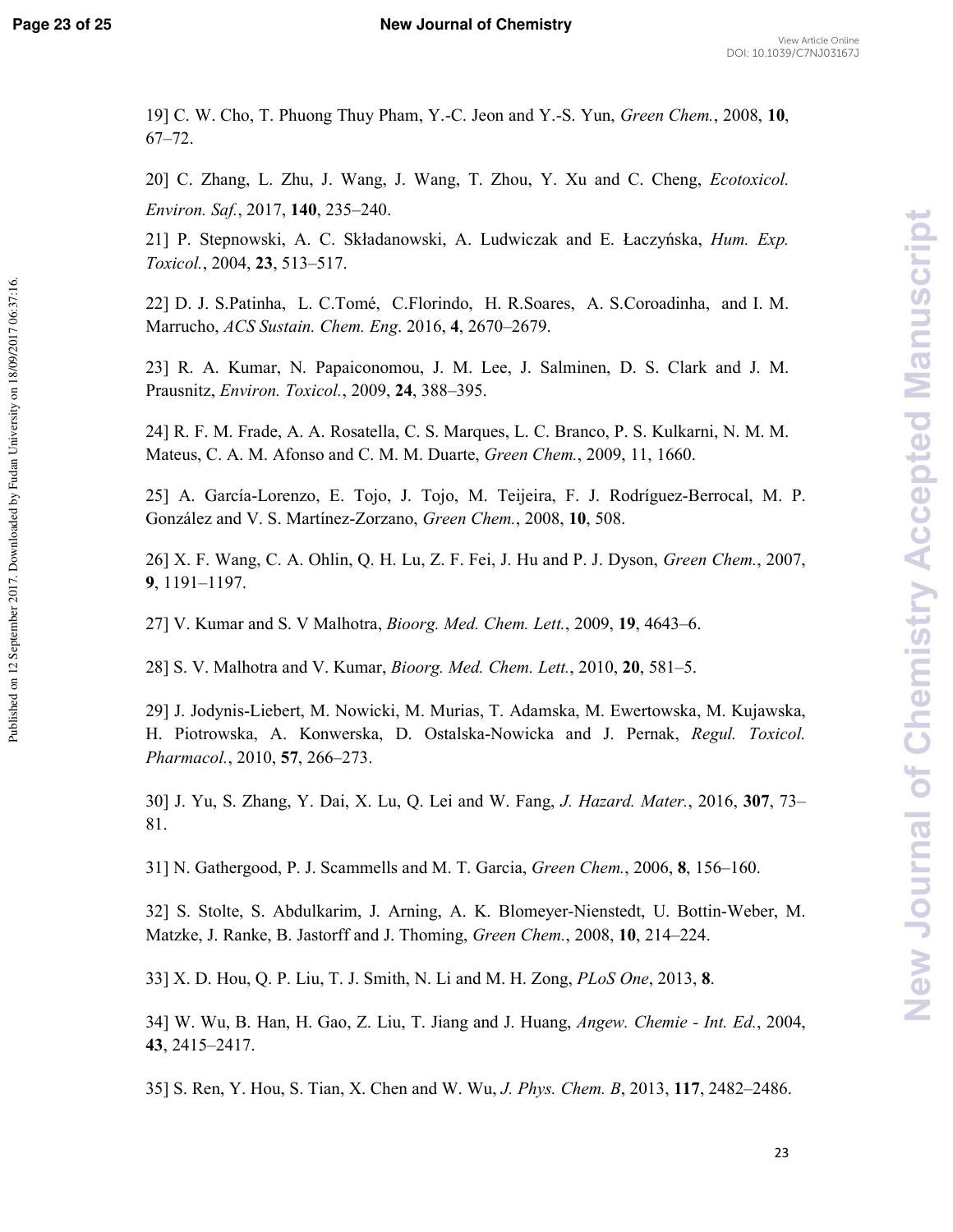36] A. Zhu, M. Wang, L. Li and J. Wang, *RSC Adv.*, 2015, 5, 73974–73979.

37] J. Liu, S. Cheng, J. Zhang, X. Feng, X. Fu and B. Han, *\* ! + ,* , 2007, **38**, 3313–3315.

38] A. Chandran, K. Prakash and S. Senapati, *J. Am. Chem. Soc.*, 2010, 132, 12511–12516.

39] A. P. Singh, K. Kundu, V. Singh, R. L. Gardas and S. Senapati, *Phys. Chem. Chem. #-*, 2017, DOI:10.1039/C7CP04313A.

40] L. C. Tomé, N. H. C. S. Silva, H. R. Soares, A. S. Coroadinha, P. Sadocco, I. M. Marrucho and C. S. R. Freire, *Green Chem.*, 2015, 17, 4291–4299.

41] J. W. Seo, J. Y. Hwang and U. S. Shin, *RSC Adv.*, 2014, 4, 26738–26747.

42] K. S. Egorova and V. P. Ananikov, *ChemSusChem*, 2014, 7, 336–360.

Published on 12 September 2017. Downloaded by Fudan University on 18/09/2017 06:37:16.

Published on 12 September 2017. Downloaded by Fudan University on 18/09/2017 06:37:16.

43] T. T. Tavaluc, L. T. Hart, D. T. Dicker and W. S. El-Deiry, *Cell Cycle*, 2007, 6, 2554– 2562.

44] K. Corsi, F. Chellat, L. Yahia and J. C. Fernandes, *Biomaterials*, 2003, 24, 1255–1264.

45] S. Dhanasekaran, B. K. Biswal, V. N. Sumantran and R. S. Verma, *Biochimie*, 2013, 95, 1567–1573.

46] J. Madhumathi, S. Sridevi and R. S. Verma, *Target. Oncol.*, 2016, 11, 535–547.

47] R. F. M. Frade, A. Matias, L. C. Branco, C. A. M. Afonso and C. M. M. Duarte, *Green !*, 2007, **0**, 873.

48] E. J. Calabrese and L. A. Baldwin,  *'%* , 2003, **3,**, 175–197.

49] P. Stepnowski, A. C. Składanowski, A. Ludwiczak and E. Łaczyńska, *Hum. Exp.* Toxicol., 2004, 23, 513–517.

50] O. Winther-Jensen, R. Vijayaraghavan, J. Sun, B. Winther-Jensen and D. R. MacFarlane, *! !*, 2009, 3041–3043.

51] A. P. Singh, R. L. Gardas and S. Senapati, *Phys. Chem. Chem. Phys.*, 2015, 17, 25037– 25048.

52] S. Tian, S. Ren, Y. Hou, W. Wu and W. Peng, *J. Chem. Eng. Data*, 2013, 58, 1885– 1892.

53] A. P. Singh, R. L. Gardas and S. Senapati, *Soft Matter*, 2017, **13**, 2348–2361.